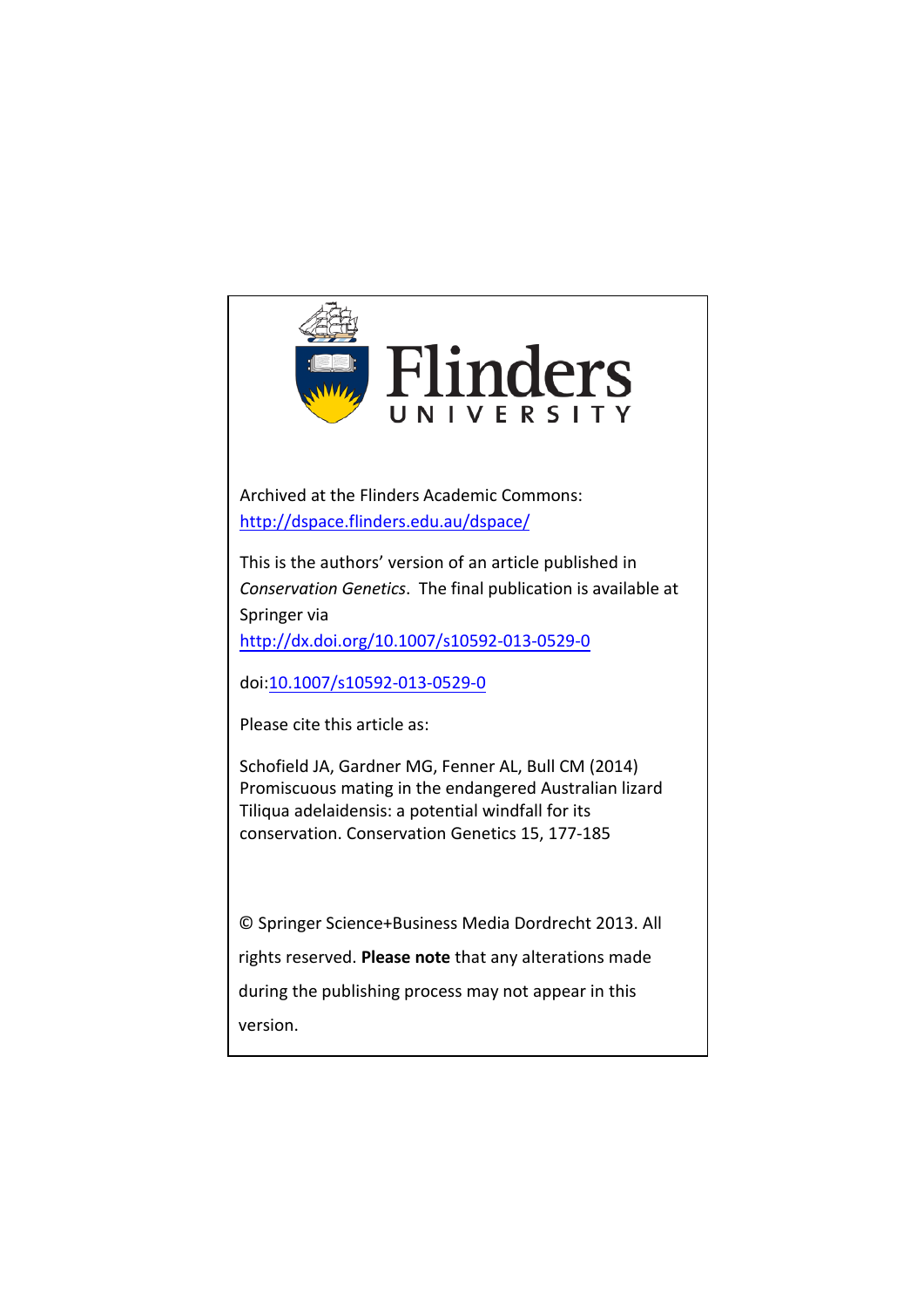| $\mathbf{1}$   | Promiscuous mating in the endangered Australian lizard Tiliqua adelaidensis: a potential                                            |
|----------------|-------------------------------------------------------------------------------------------------------------------------------------|
| $\overline{2}$ | windfall for its conservation.                                                                                                      |
| 3              |                                                                                                                                     |
| 4              | Julie A. Schofield <sup>1</sup> , Michael G. Gardner <sup>1,2</sup> Aaron L. Fenner <sup>1</sup> , and C. Michael Bull <sup>1</sup> |
| 5              | <sup>1</sup> School of Biological Sciences, Flinders University, GPO Box 2100, Adelaide, SA 5001,                                   |
| 6              | Australia.                                                                                                                          |
| $\overline{7}$ | <sup>2</sup> Evolutionary Biology Unit, South Australian Museum, North Terrace Adelaide 5000 South                                  |
| 8              | Australia.                                                                                                                          |
| 9              | Corresponding author: Julie.Schofield@flinders.edu.au                                                                               |
| 10             |                                                                                                                                     |
| 11             |                                                                                                                                     |
| 12             |                                                                                                                                     |
| 13             | Abstract                                                                                                                            |
| 14             | Studies have revealed an unsuspected complexity in social systems within a few lizard                                               |
| 15             | species, including group living, long-term monogamy and individual recognition of partners                                          |
| 16             | or offspring. Comparisons among these species and their relatives could provide valuable                                            |
| 17             | insights, allowing us to investigate traits that are shared across social systems and identify                                      |
| 18             | general principles relating to the evolution of sociality. The endangered pygmy bluetongue                                          |
| 19             | lizard, Tiliqua adelaidensis, is a member species in the Egernia group, but is thought to show                                      |
| 20             | a more solitary social structure than other members in this group. Within this study we used                                        |
| 21             | microsatellite markers to determine the mating system of T. adelaidensis. Unlike many other                                         |
| 22             | species in the <i>Egernia</i> group, we found a predominately promiscuous mating system in T.                                       |
| 23             | <i>adelaidensis</i> . We detected multiple paternity in 75% of litters. Of the 70 males identified as                               |
| 24             | having fathered juveniles, only five were identified as mating with the same female in more                                         |
| 25             | than one year and only three were identified as the father of juveniles with the same female in                                     |
|                |                                                                                                                                     |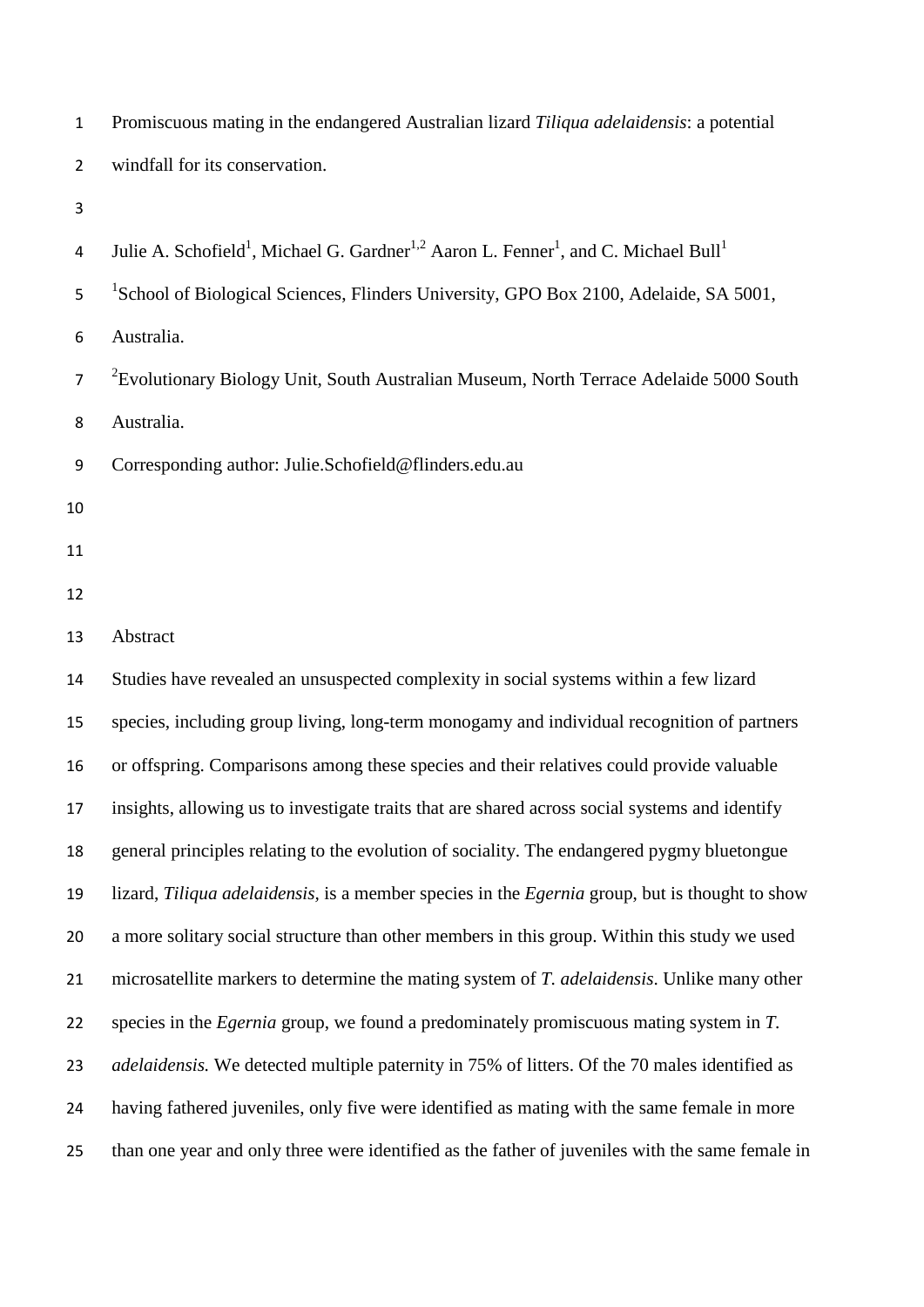consecutive years. The genetic evidence suggested that partners were chosen randomly with respect to the level of relatedness among neighbouring lizards. However, mated lizards were geographically closer to each other than expected by random chance. Multiple paternities rely on the opportunity for males to encounter multiple females during the period when they are receptive to mating, and this may depend on population densities. Drivers for the polygamous mating system may be the single occupancy burrow and the central place territorial defence of those burrows in *T. adelaidensis*. We propose a fourth mating system for the *Egernia* group: polygyny within stable non-social colonies.

Key Words

Multiple paternity, polygamy, lizard sociality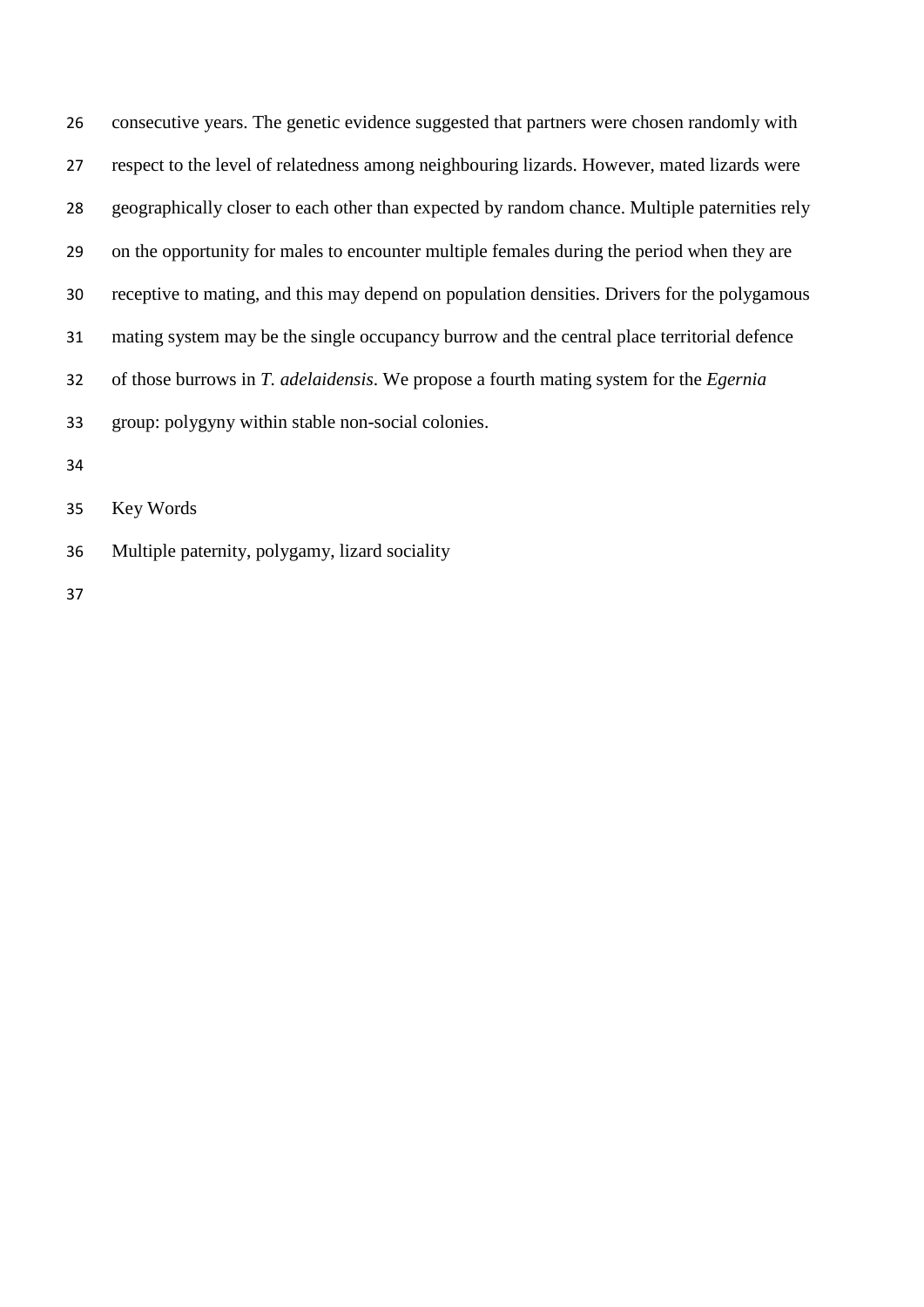### **Introduction:**

 Species within many taxonomic groups display a range of social behaviours from those that live in highly social groups, often providing some level of parental care to their young, to species where individuals are normally isolated, contacting only for reproduction, and providing little or no parental care. The mating system of a species is defined by the number and frequency of mating partners, and is often linked to the form of social organization. The mating system can also influence mating success, gene flow within and between populations, and the ability to recolonize newly available habitat and avoid inbreeding (Greenwood 1980). Many species have evolved social mechanisms and mating systems in large, continuous habitats, but now occupy isolated fragments of habitat, with consequential impacts on their dispersal and mating systems (Stow et al. 2001, Levy et al. 2010). Knowledge of the mating system and how it has changed with restricted dispersal is an important component in the sustained management of these species.

 How have different mating systems and levels of sociality evolved among related species? Studies of variation among the members of a single clade can provide insights into the relevant selective factors (Oliver and Sachser 2011). Over two decades of field studies have revealed that one Australian lizard clade, the *Egernia* group of skinks, includes species with a variety of social systems (Bull 2000, Gardner et al. 2002, O'Connor and Shine 2003, Stow and Sunnucks 2004; Chapple 2003). The *Egernia* group is a monophyletic lineage that includes six primarily Australian genera *Egernia*, *Liopholis*, *Bellatorias*, *Lissolepis*, *Tiliqua*, and *Cyclodomorphus*, and one Melanesian genus *Corucia* (Gardner et al. 2008).

A large proportion of species in the *Egernia* group live in mixed sex social aggregations,

often comprising related individuals, with shared refuges or home sites (Chapple 2003).

Monogamy appears to be the most common mating strategy in the social, sedentary species,

such as those that live in social groups on isolated rocky outcrops (e.g. *Egernia stokesii*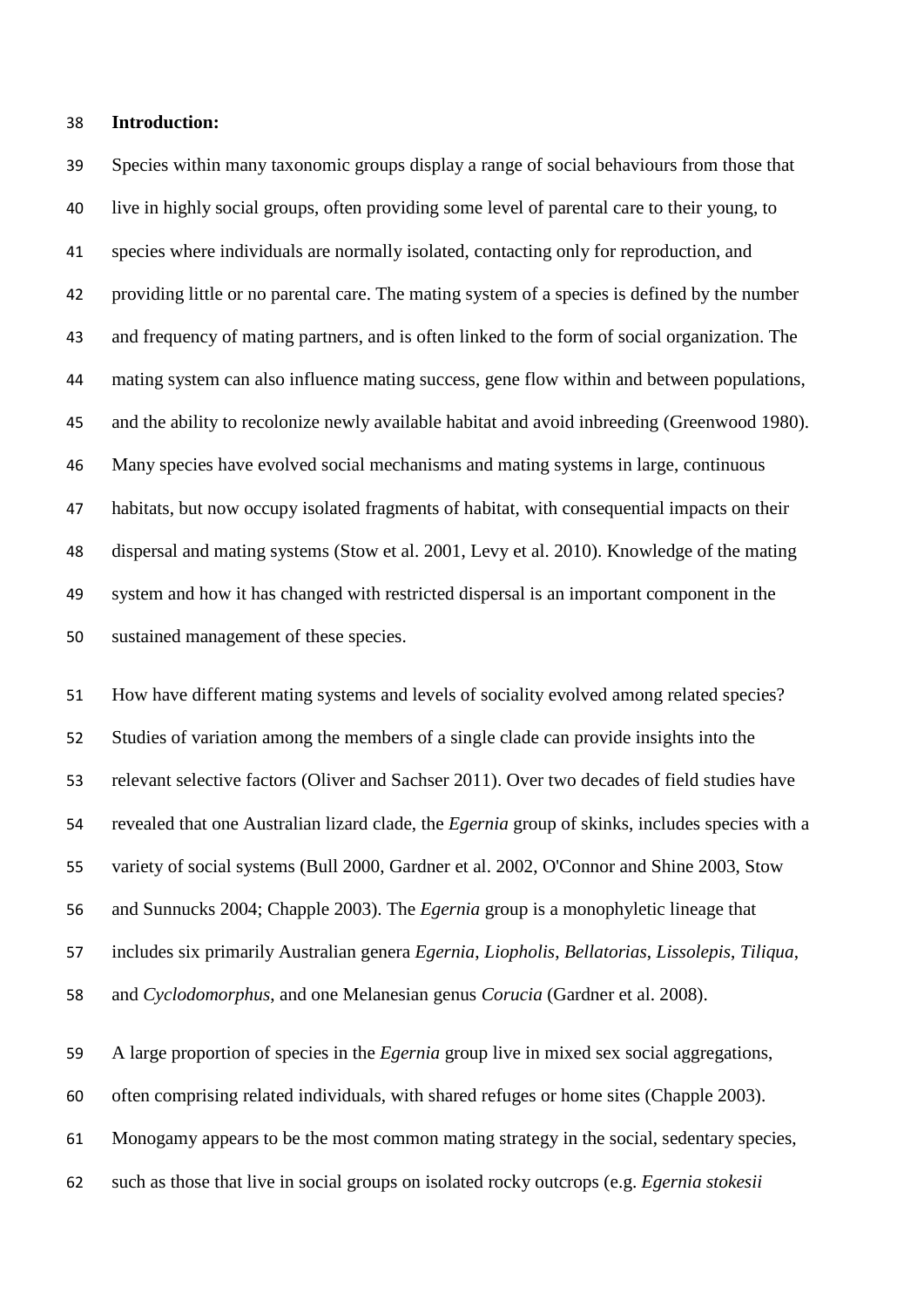(Gardner et al 2002), *E. saxatilis* (O'Connor and Shine 2003), *E. cunninghami* (Stow et al 2004), and *Liopholis whitii* (Chapple and Keogh 2005), those that have large multi generational groups co-occurring in extended burrow systems (e.g. *Liopholis kintorei* (McAlpin et al.2011)), or those that have limited movement (e.g. *Tiliqua rugosa* (Bull 2000)). Uller and Olsson (2008) predicted that females of species with low population densities during the reproductive season and of species with strong pair-bonding, should have fewer encounters with alternative mating partners during the female receptive phase, and thus have lower levels of mutiple paternity. In several well studied social species in the *Egernia* group, monogamous mate fidelity is high among years, and multiple paternity is low within years (Chapple 2003, Uller and Olsson 2008).

 The genus *Tiliqua*, embedded within the *Egernia* clade, does not appear to share the high levels of social grouping of its sister taxa. Field work on *T. rugosa* has shown monogamous parings during breeding seasons that can persist for over 20 yrs (Bull 2000), but no evidence of more extended kin group associations (Bull and Baghurst 1998). The more mobile *T. scincoides* appears to be primarily asocial, with males occupying individual territories and mating polygamously with overlapping females (Cogger 2000, Koenig et al. 2001).

 The pygmy bluetongue lizard (*Tiliqua adelaidensis*) is a cryptic species found in native grasslands in the geographical region referred to as the mid north of the state of South Australia. Individual lizards live up to 9 yrs (Milne 1999) and spend the majority of their time alone, refuging in abandoned spider burrows, or basking, and at the burrow entrance from where they ambush passing invertebrate prey (Hutchinson et al. 1994, Milne et al. 2003). Each burrow is occupied by one individual and in both males and females their range of normal activity extends no more than 5cm from their burrow entrance (Fenner and Bull 2011). Mating occurs in the spring months in October and November (Milne 1999, Milne et al. 2003, Fenner and Bull 2009). Adult males move away from their burrows, seeking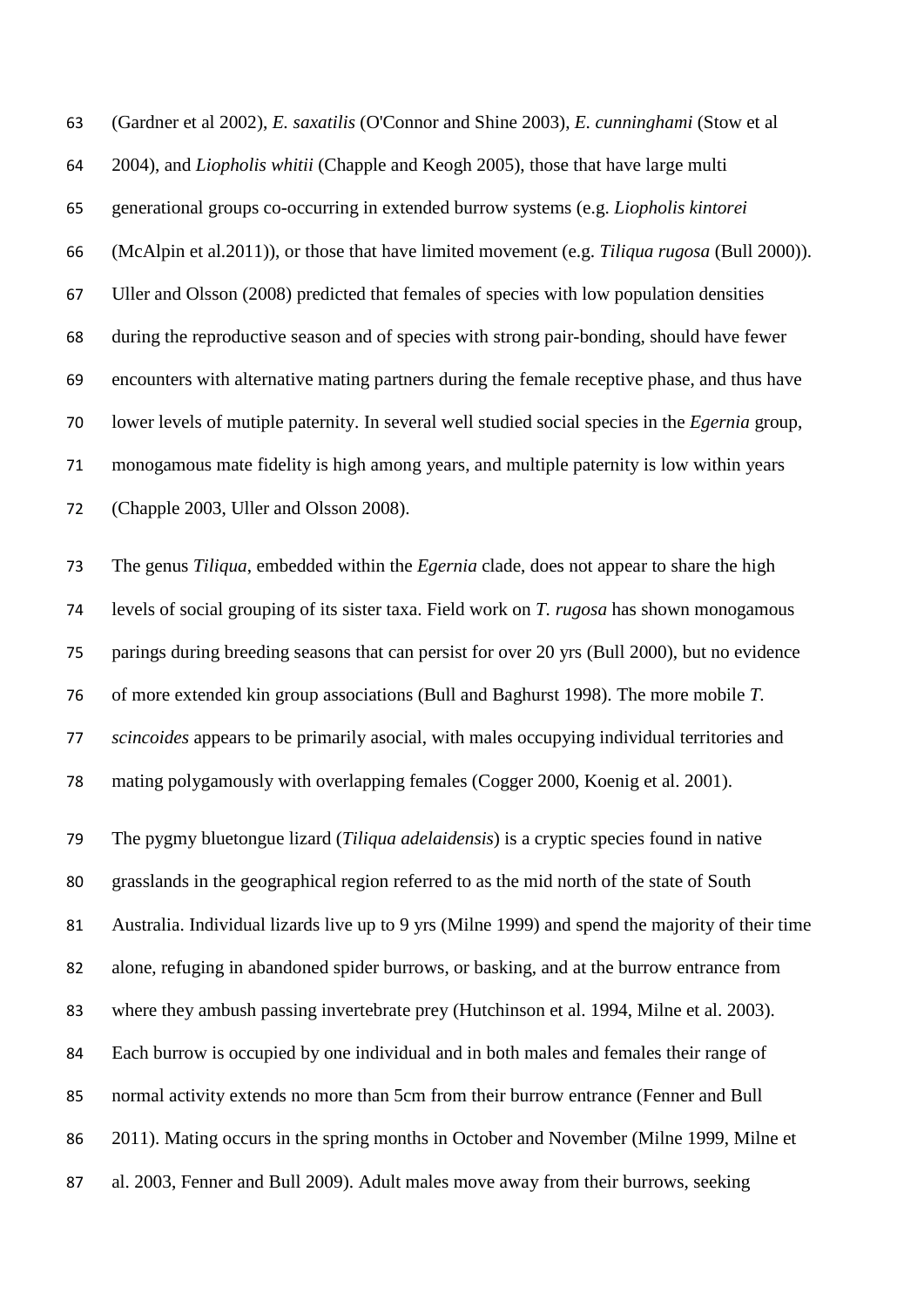females to mate with during this period (Schofield et al 2012). Video recorded matings have been brief encounters between a burrow resident and another lizard moving up to the burrow, apparently in search of a mate (Milne et al. 2003, Fenner and Bull 2009, Ebrahimi pers.comm.). Females produce one litter of up to four live young per year and can breed in consecutive years (Milne et al. 2002). Some neonates begin dispersing from the natal burrow within a week after birth and by 5 weeks most of the juveniles have left the natal burrow, leading to early separation of the mother and her offspring (Milne et al. 2002). Alternatively, some females move to a new burrow soon after the birth, leaving the juvenile to inhabit the natal burrow (Milne et al. 2002). Apart from the brief contacts during mating, and the short shared occupancy of natal burrows, there are no records of social aggregations in this species. Smith et al. (2009) reported restricted gene flow even between closely adjacent populations, and moderate levels of genetic differentiation among sites with FST varying from 0.021 – 0.091. They found no evidence of population genetic bottlenecks and little evidence of inbreeding due to consanguineous mating. Individual populations had observed heterozygosities ranging from 0.75 to 0.82 (Smith et al 2009). However, the secretive lifestyle of this species makes it difficult to observe whether there are any social associations among neighbouring lizards, or whether the mating system is polygamous as may be predicted if this is a more asocial species. We used genetic analysis to

identify the parents of juvenile pygmy bluetongue lizards in populations from two locations,

and to determine the mating system used by this species. We had two aims. The first was to

provide an additional comparative case within the *Egernia* clade to allow new insights into

the evolution of sociality within that group. The second was to provide vital information for

modeling population genetics and demography, and determing conservation strategies, within

isolated populations of this endangered species.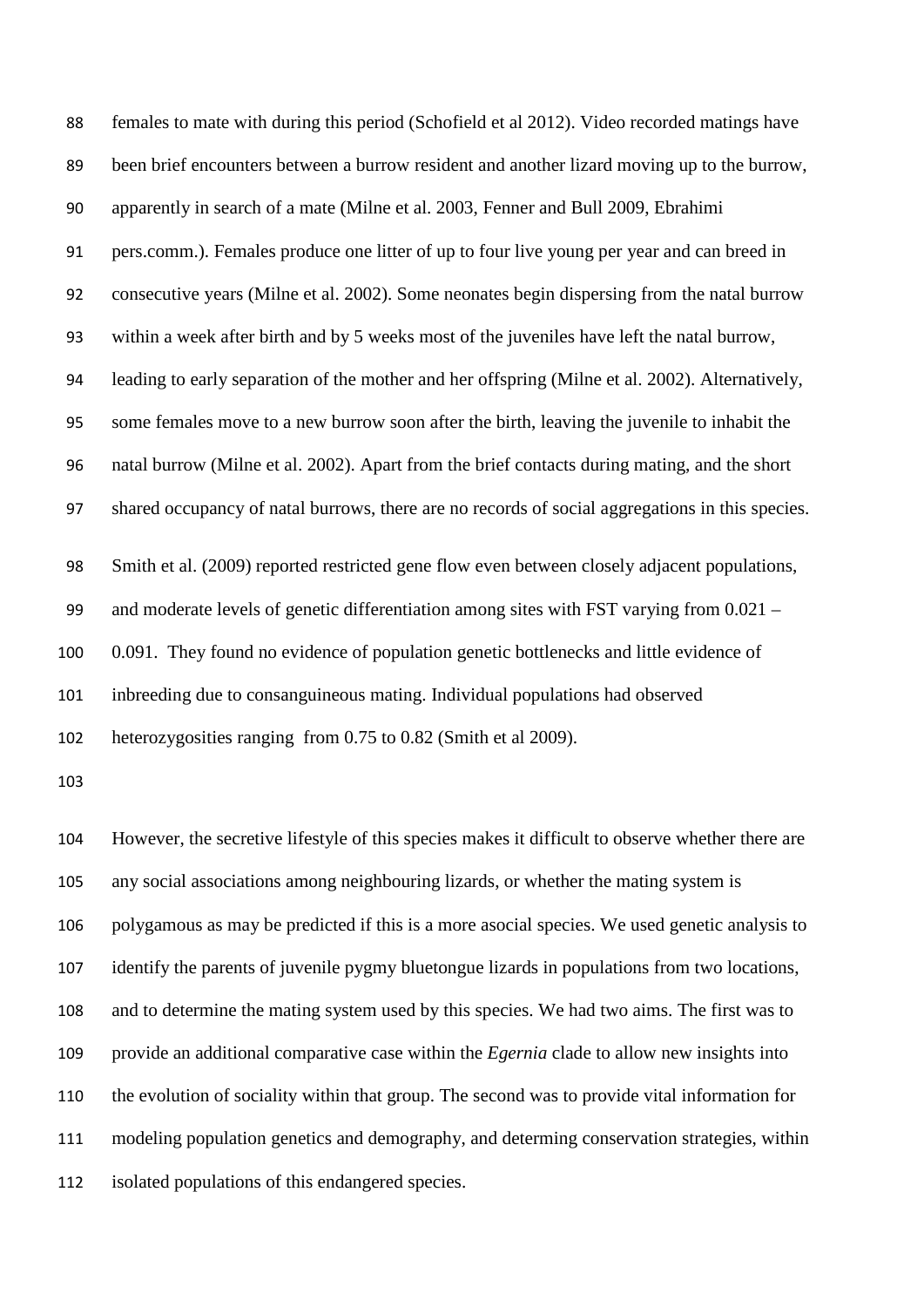#### **Methods**

#### **Field sampling**

 Lizards were sampled from two localities in native grassland, 11kms apart, and both within 117 20 km east of Burra, South Australia  $(33^{\circ} 42^{\circ}S; 138^{\circ} 56^{\circ}E)$ . In the spring and summer of 118 2005/2006 we searched  $11 - 12$  ha at each locality and captured 160 lizards from locality 1 and 63 lizards from locality 2. In a second sampling period which included the two spring and summer seasons of 2008/2009 and 2009/2010, we captured 353 individual lizards within three 1.2 ha enclosures. One enclosure site was at locality 1 and two enclosure sites, 1 km apart, were at locality 2. Each enclosure site had four 110 m long trap lines set in a square (and thus enclosing an area of 1.2 ha) (Fig1). Each trap line had a 15 cm high black-plastic drift fence and 16 bucket traps (20 litre, 38 cm deep, 28.5 cm diameter), placed immediately under the drift fence, and spaced at 7 m intervals along its length (Figure 1). We attempted to capture most of the resident lizards in each site first by setting the pitfall traplines and trapping for 43,000 trap days over the entire sampling period (Schofield et al. 2012). We also searched the inside of each enclosure each month for any occupied burrows that we could detect, and attempted to lure individuals to the surface with mealworms following the method of Milne et al. (1999). We sampled blood from those resident lizards that we were able to capture.

 Each captured lizard, was individually marked by toe clip and its sex, mass, snout-to-vent length (SVL), and GPS location were recorded. Lizards were classified into neonates up to 6 months old (SVL <50mm), sub adults up to 18 months old (SVL51-80mm) or adults (SVL> 80mm), following Milne (1999). Among adults, sex was determined by the larger head size and shorter body of males (Hutchinson et al 1994). Between late Jan and early March,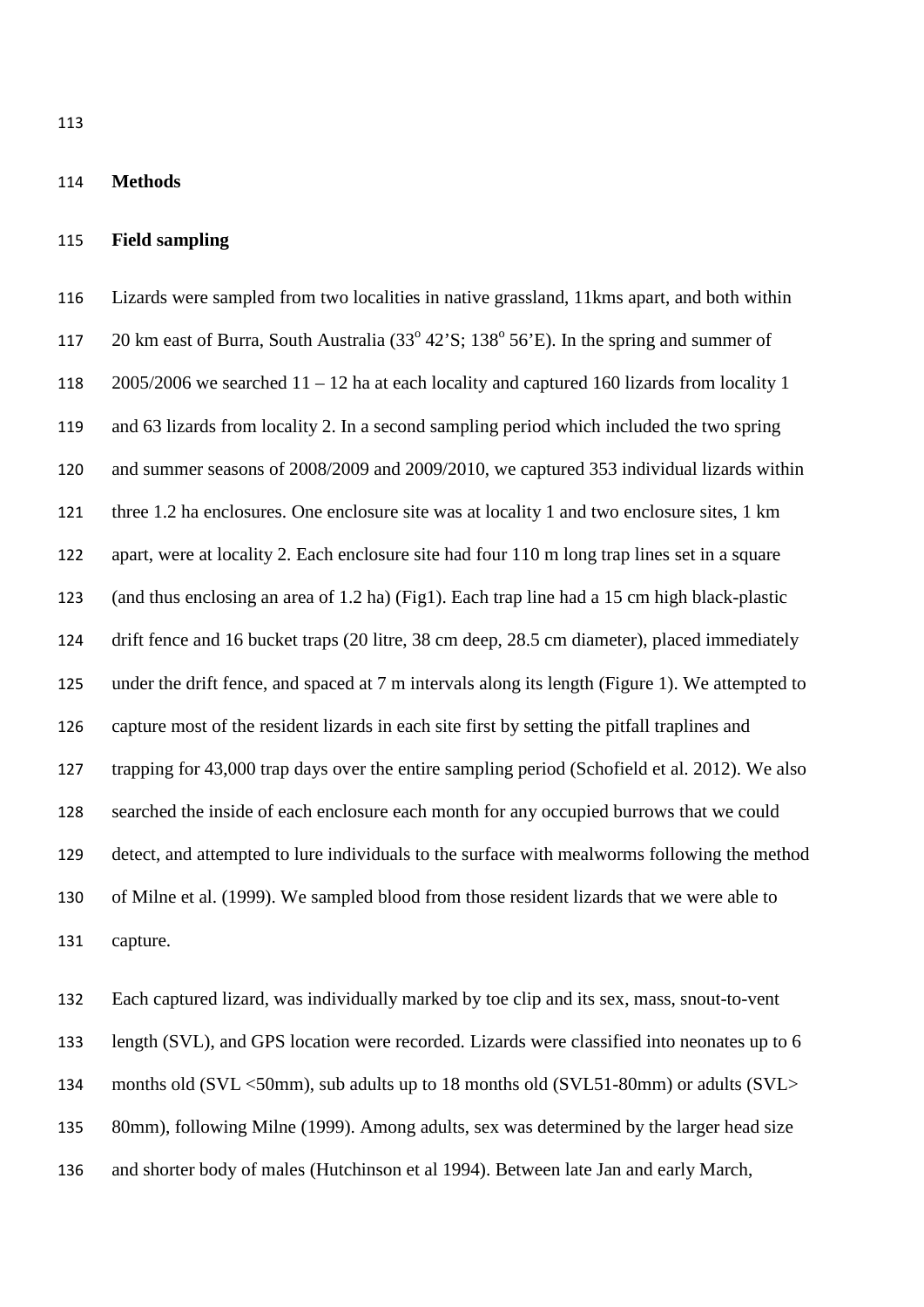females produce a live litter of up to four offspring which remain in the maternal burrow with their mother for periods varying from a few days to several weeks (Milne et al. 2002). We recorded each case where neonates were found in the same burrow as an adult female, and, where possible, we also sampled blood or toe clips from these individuals. Sub-adults within enclosures could have moved there before the enclosure walls were erected, and their parents may not necessarily have been within the sampling area.

# **DNA extraction and PCR amplification**

 A blood sample from a clipped toe was stored on FTA paper (Whatman, Maidstone), and DNA was extracted following the procedure for nucleated erythrocytes (Smith and Burgoyne 2004). Individual genotypes for 561 lizards were determined at 15 previously described polymorphic microsatellite loci: Est12 (Gardner, et al. 1999), TrL9, TrL12, TrL14, TrL15, TrL16, TrL19, TrL21, TrL27, TrL28, TrL29, TrL32, TrL34,TrL35 and TrL37 (Gardner et al. 2008). Multiplex PCR conditions followed Gardner et al. (2008) with amplicons genotyped on an ABI 3730 capillary electrophoresis DNA analyser (Applied Biosystems, Foster City, CA). A fluorescently labelled size standard (GS500 (-250) LIZ) was run with the samples and alleles were scored using GeneMapper software version 3.7 (Applied Biosystems) with manual checking.

# **Hardy-Weinberg disequilibrium and linkage**

We tested whether any individual locus had null alleles or deviated from Hardy-Weinberg

equilibrium (HWE), and whether there was any linkage disequilibrium (LD) between pairs of

loci, using GENEPOP 4.0.10 (Raymond and Rousset 1995, Rousset 2008). We obtained a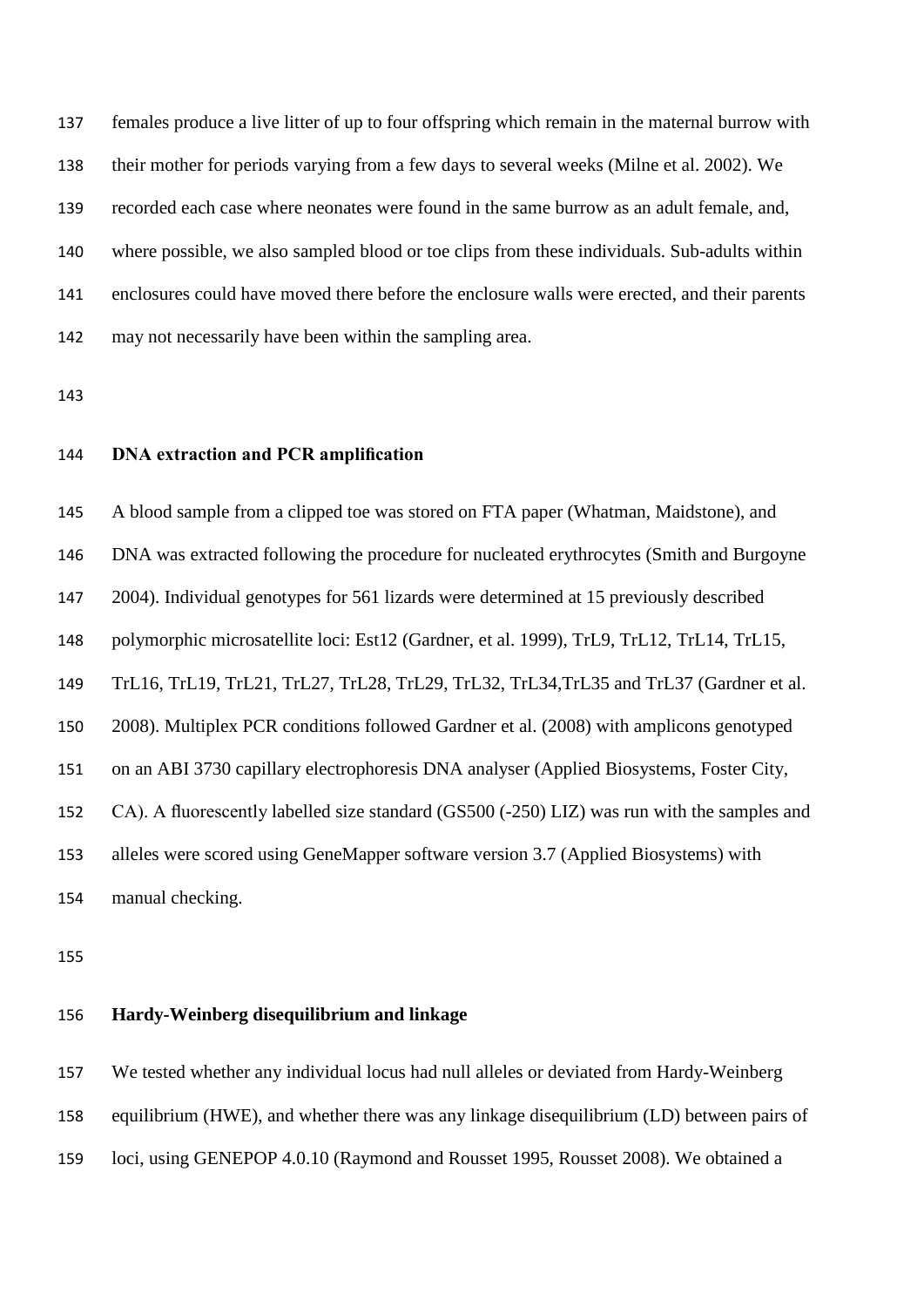larger sample for these tests by combining our data from this study with genotypes for 34 additional lizards reported by Smith et al. (2009) from a separate but nearby locality (locality 6 of Smith et al. (2009) 1 km from locality 1, and 6km from locality 2). We ran the HWE and LD tests separately on adults from each locality to determine if there were consistent patterns. P-values were adjusted for multiple testing by the sequential Bonferroni method (Holm 1979) when appropriate.

## **Parentage analysis**

 For each juvenile, whether it was captured in the first or second sampling period, we searched for potential parents from among all of the adults sampled from the same location over both sampling periods. We used adult genotypes at the 15 microsatellite loci in the program CERVUS 3.03 to assign parents to genotyped juveniles. The following simulation parameters were used: 100,000 cycles, 70% of the candidate parents sampled, 88% of loci typed and a genotyping error rate of 1%. We accepted that we had sampled the true parents when the confidence level exceeded 95%. Adults that were assigned as parents but that mismatched their presumed offspring at > 2 loci were disregarded as inferred parents. Juveniles were assumed to be siblings from the same litter if they were allocated the same mother and were 176 born in the same year. The simulations were also performed using an input parameter of 50% of candidate parents sampled but as there was no difference we only present the results for 70%.

 To assess the levels of monogamy and polygamy among adult lizards, we used CERVUS 3.03 and COLONY 2.0 to determine sib-groups and to predict the number of unsampled parents. We assumed a polygamous mating system with no inbreeding as the populations were in HWE. The marker type, allelic dropout rate and other error rates that were used can be found in Online Resource 1. The probability that a parent was in the sample was tested at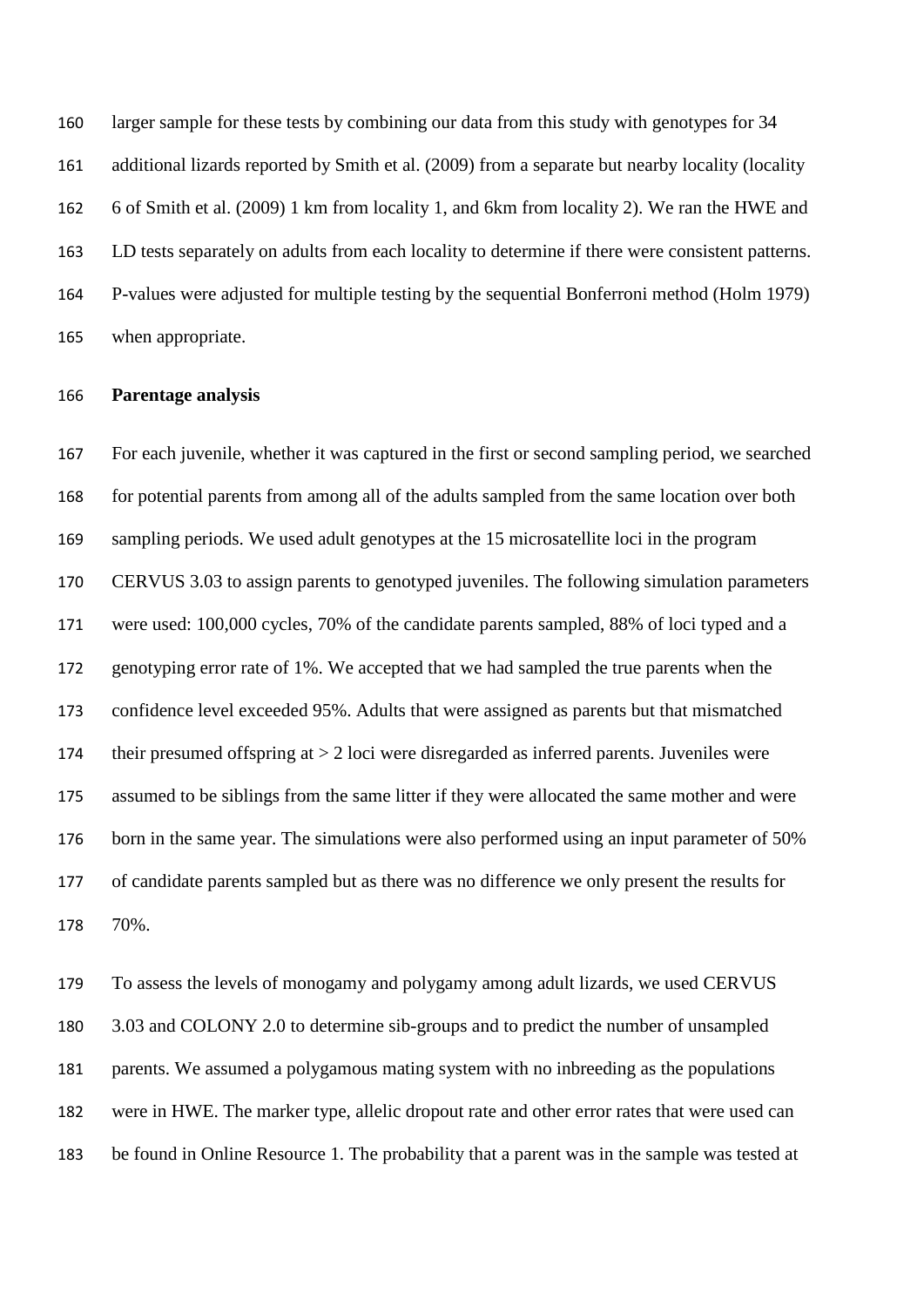50% and 70%. The results were the same for both, therefore probabilities were set at 70%. A probability of 70% was chosen because the cryptic nature of the lizards made it unlikely we had sampled of all the adults. Paternal and maternal relationships derived from the CERVUS results were entered as Known Paternal and Known Maternal data sets. We then used COLONY to simultaneously infer sibship and parentage using a full-pedigree likelihood method (Jones and Wang 2009). Not all potential parents were sampled during our studies and our estimates may not be an accurate reflection of all of the matings that had taken place. However as we had good discrimination with our loci (Smith et al 2009) any potential bias would be minimal. The mean heterozygosities of litters fathered by single or mutiple fathers were compared using a paired sample t-test. Allelic richness could not be estimated with confidence due to the small sample size.

 Where we identified both parents and knew their actual locations when sampled, we investigated whether individual parents showed any evidence for a preference for less related individuals as mating partners. To do this we compared the relatedness of the partners to their relatedness to other geographically close alternative partners. The only sample set that was large enough for this analysis was in enclosure site 2 (locality 2) in the second sampling period. Relatedness (*r*) was estimated, using the program Coancestry 1.0 (Wang 2011), with a moment estimator which assumes no inbreeding (Wang 2002). We compared relatedness of the two parents with the relatedness of opposite sex individuals located closest to them. For each parent we considered either its relatedness to the nearest, or its mean relatedness to the four nearest, non-partner individuals of the opposite sex. We then compared the relatedness of partners and non-partners by paired t-test, separately for each sex.

**Results**

## **Hardy-Weinberg and linkage disequilibrium**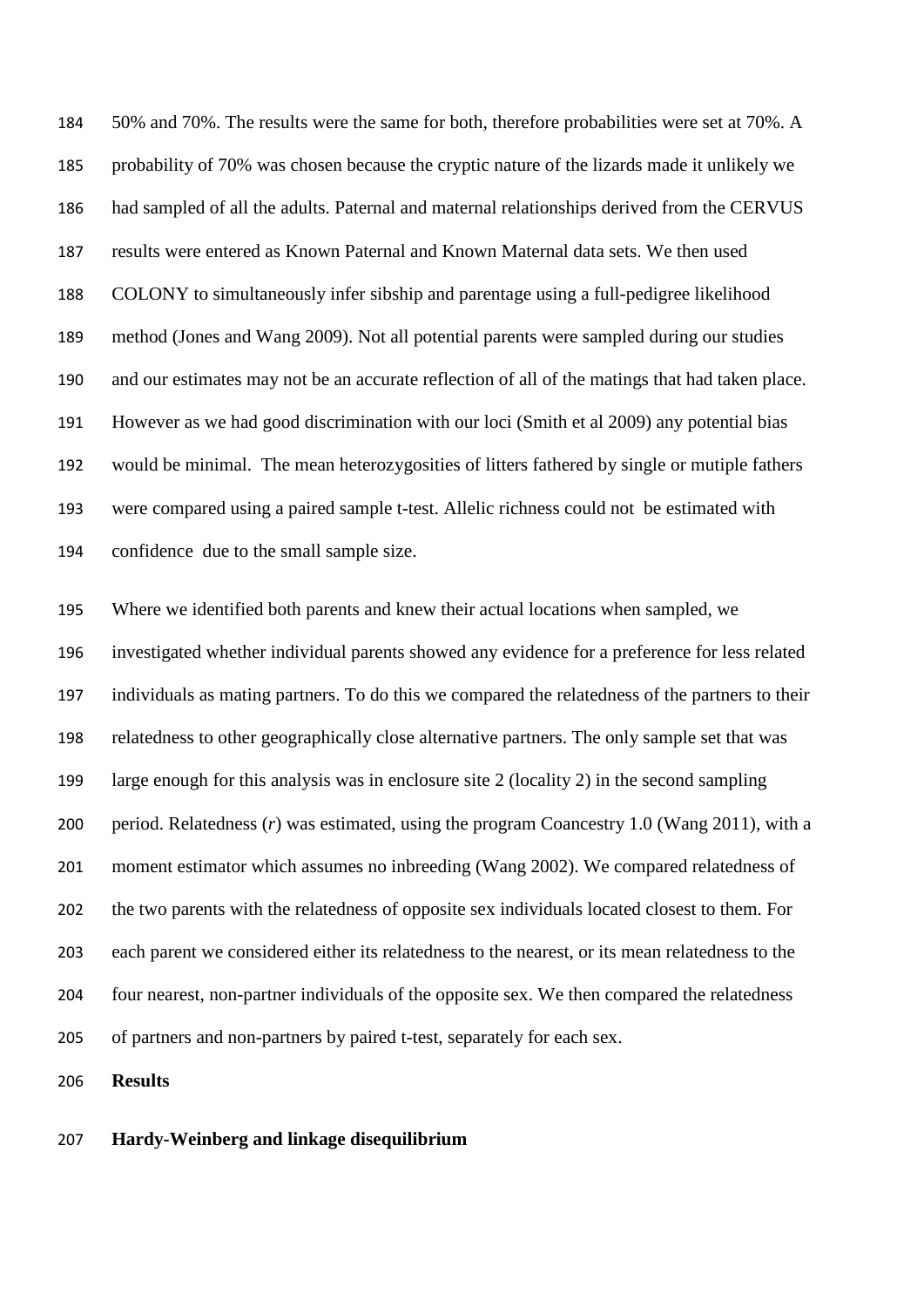Genotype frequencies deviated significantly from HWE at five of the 15 loci, but in each case the deviations were only detected at single localities, one (TrL32) at locality 1, three (TrL12, TrL15 and TrL37) at locality 2, and one (TrL32) at locality 6. No locus showed significant 211 deviation from HWE at more than one of the three localities (locality 1, sample size N=142; 212 locality 2, N=220; locality 6, N =34). Similarly, only two pairs of loci were significantly linked in locality 1 (TrL 15/ TrL 16 and TrL 15/ TrL 21), three were linked in locality 2 (TrL 16/ TrL 19, TrL 19/ TrL 37, and Est12/ TrL 21) and none were linked in locality 6. Null alleles were detected at five loci, but again no locus showed null alleles consistently over all localities: locality1 (TrL16) locality 2 ( TrL15, 21, 28 and Est12) and locality 6 (TrL 16). All 15 loci were used in subsequent analyses as patterns of disequilibrium and null alleles were not consistent across localities and deviations may have been due to population level processes (e.g. birth and death rates; different founding individuals).

## **Parentage analysis**

 We derived genotypes from 561 of 576 captured lizards (360 adults and 201 juveniles) (Table 1). Among the adults there were 189 males (52.5%) and 171 females (47.5%). Among the 201 juveniles (130 neonates, 71 sub adults), 140 (69 neonates, 71 sub adults) were captured alone either in burrows or in pitfall traps, and 13, all neonates, were found as the only juvenile in a burrow with an adult female. Juveniles found in groups of two to four 226 individuals were all from burrows and were all neonates. There were 11 groups of two, six groups of three, and two groups of four individual juveniles together, with or without an accompanying adult female (Table 2). A total of 39 neonate juveniles were found in burrows with an adult female (Table 2). No juveniles were found in a burrow with an adult male lizard.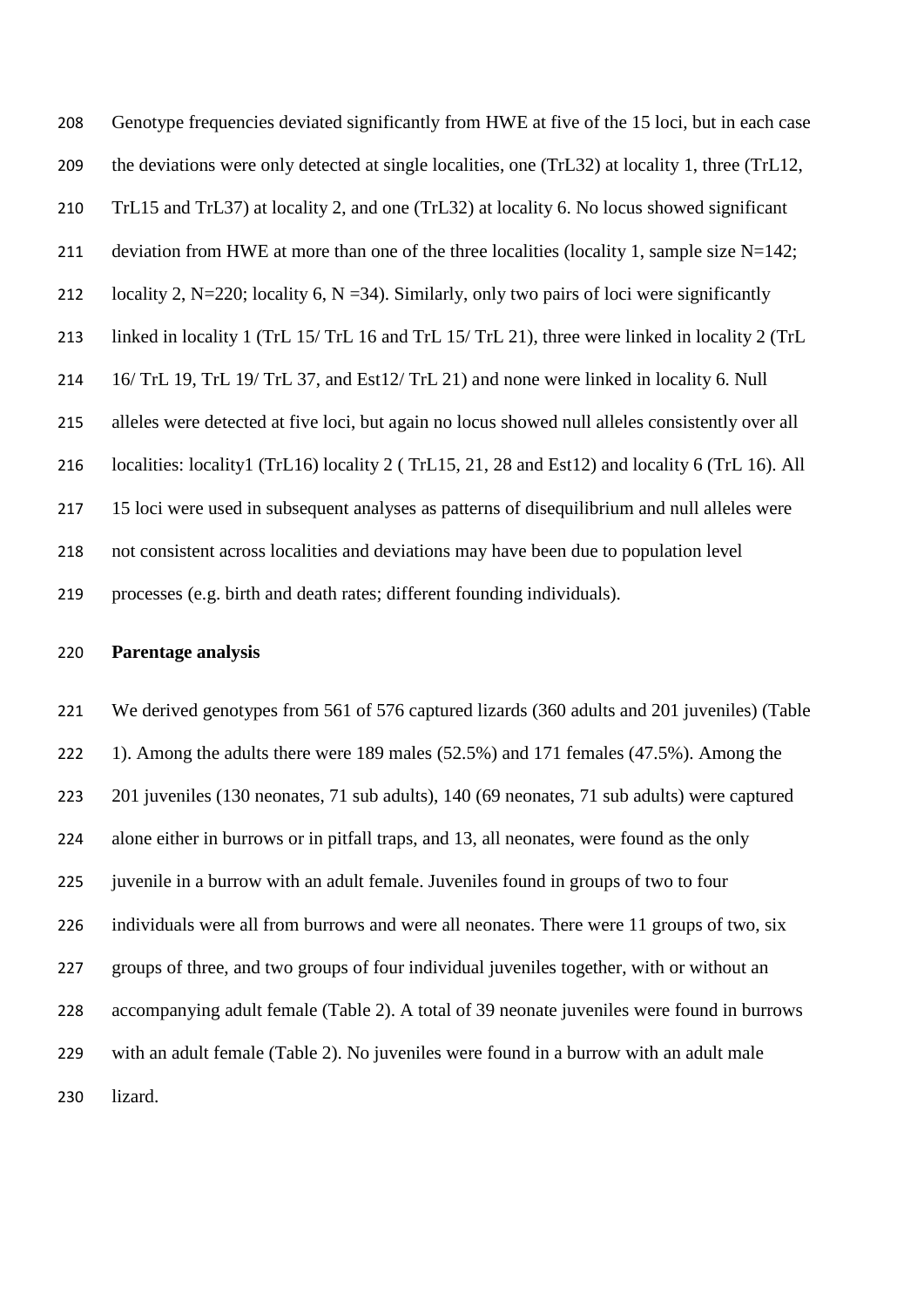Using CERVUS, 113 (56.2%) of the juveniles could be assigned to one (80 juveniles) or both (33 juveniles) parents. Parentage was assigned to 51% of the neonates, and to 64% of the subadults. Despite an intensive survey regime at each site, only 35% (location 1) and 69% (location 2) of the parents of captured juveniles were sampled. Where only one parent was identified, it was the mother in 47 cases and the father in 33 cases.

## **Relatedness of lizards in the same burrow**

 We were able to obtain a sample for DNA analysis from 17 of the 23 females located with neonates in the same burrows. In 15 cases (88.2%) CERVUS inferred the co-located female as the mother of all of the accompanying neonates. We deduced these were mothers with their litters, and found a mean relatedness of 0.468 (range 0.221- 0.677) between these females and their neonates.

 In the two other cases, females were not assigned as the parent of a neonate located in the 243 same burrow, and relatedness values were low  $(r = -0.17$  and  $r = -0.06$ ). Both neonates were sampled during the period of birth and neonate dispersal (26 Jan and 24 Feb). The first was a single neonate and female. The second was a female with two neonates, one related and one unrelated.

 No sub adults were found sharing a burrow, either with juvenile or with adult lizards. In 18 of the 19 groups of two or more neonates located together (Table 2), CERVUS assigned group members to the same mother, and relatedness values among the group members suggested 250 they were siblings or half siblings (mean  $r = 0.412$ ; range  $= 0.121 - 0.785$ ). The other group of two neonates found in the same burrow with an adult female, has been discussed above. In 252 that group the two neonates appeared to be unrelated to each other  $(r = -0.0004)$ .

## **Paternal contribution**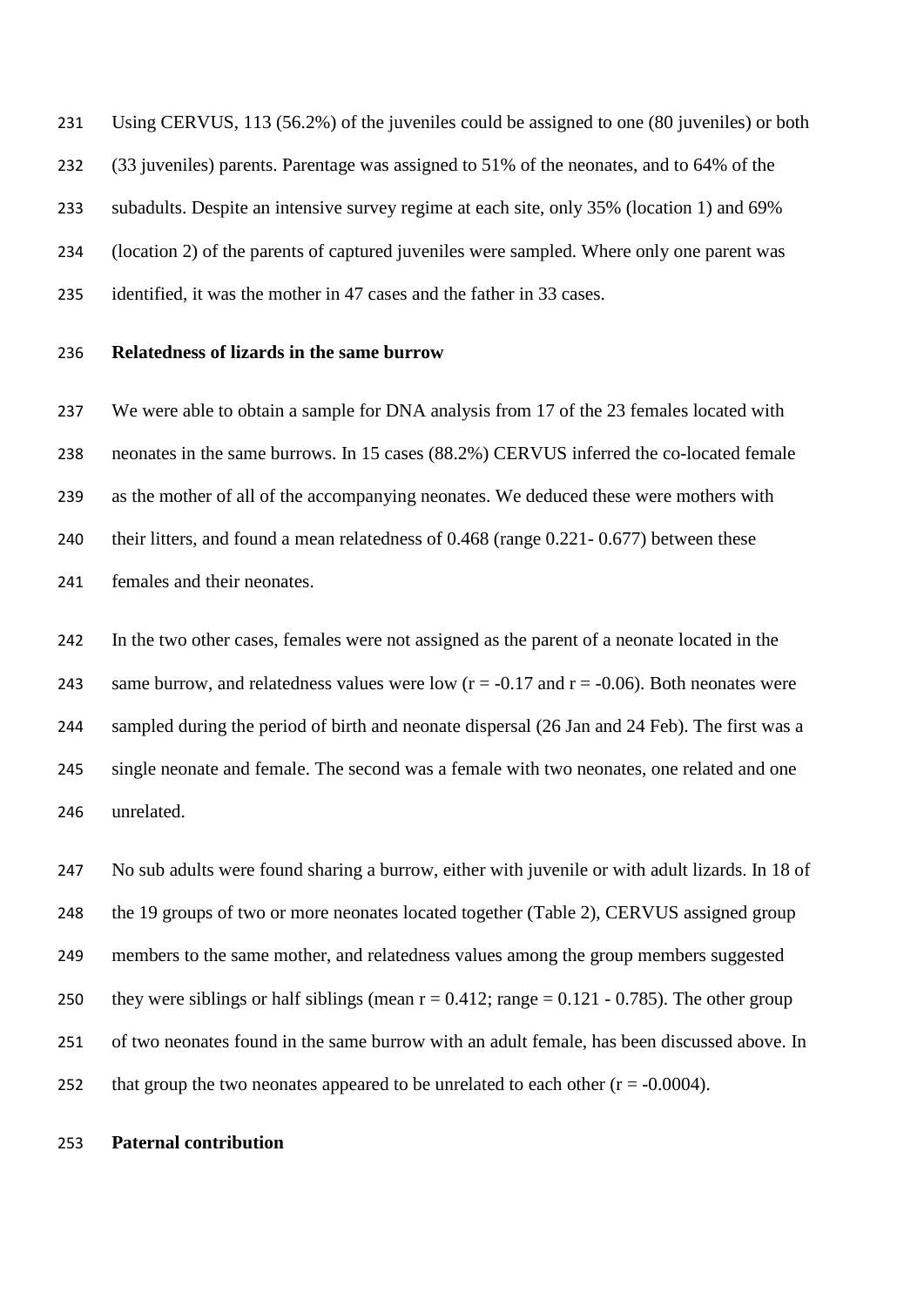CERVUS identified from among the 201 sampled juveniles 56 sets of 2 – 4 siblings born in the same year with the same mother (described as a family in this paper). For some of those groups the mother was not identified from among the adults that were sampled. In 37 of those sets the siblings were sampled occupying separate burrows. In 24 of these 56 families, both the mother of all of the sibs, and the father of at least one sib could be identified from among the adults sampled. In 18 (75%) of those 24 litters, COLONY suggested that an additional male fathered one or more of the other juveniles (Table 3). For 17 litters there were at least two fathers, while one litter of four sibs had at least three fathers. For the remaining 32 maternal families we used COLONY to deduce the possible male parent contributions to the litters and inferred that at least 22 (69%) of those families had multiple fathers. There was no significant difference between the mean heterozygosities of litters with single paternity (7.4) 265 and litters with multiple paternity (6.6) (Table 4)

 We identified 43 female individuals that produced litters, and deduced that 18 of those (41.9%) had produced more than one litter over the duration of this study, 11 of them in consecutive years. During the second sampling period of two years, sub adult juveniles sampled in the first year (2008) were assumed to have come from matings in 2007, thus we had data for matings in four different consecutive years, even though sampling took place in three. Most females that produced multiple litters had two litters over consecutive years, while two females were detected to have produced litters in 3 and 4 consecutive years respectively.

 CERVUS identified 70 (37%) of the 189 adult males sampled in the study as fathers of sampled juveniles. Seven (10%) of those males fathered juveniles with two different females in the same season. This may under-represent the rate of polygyny since both males and 277 litters in the sampled populations would have been incompletely sampled. Five males were identified as fathering juveniles with the same female in multiple years in the second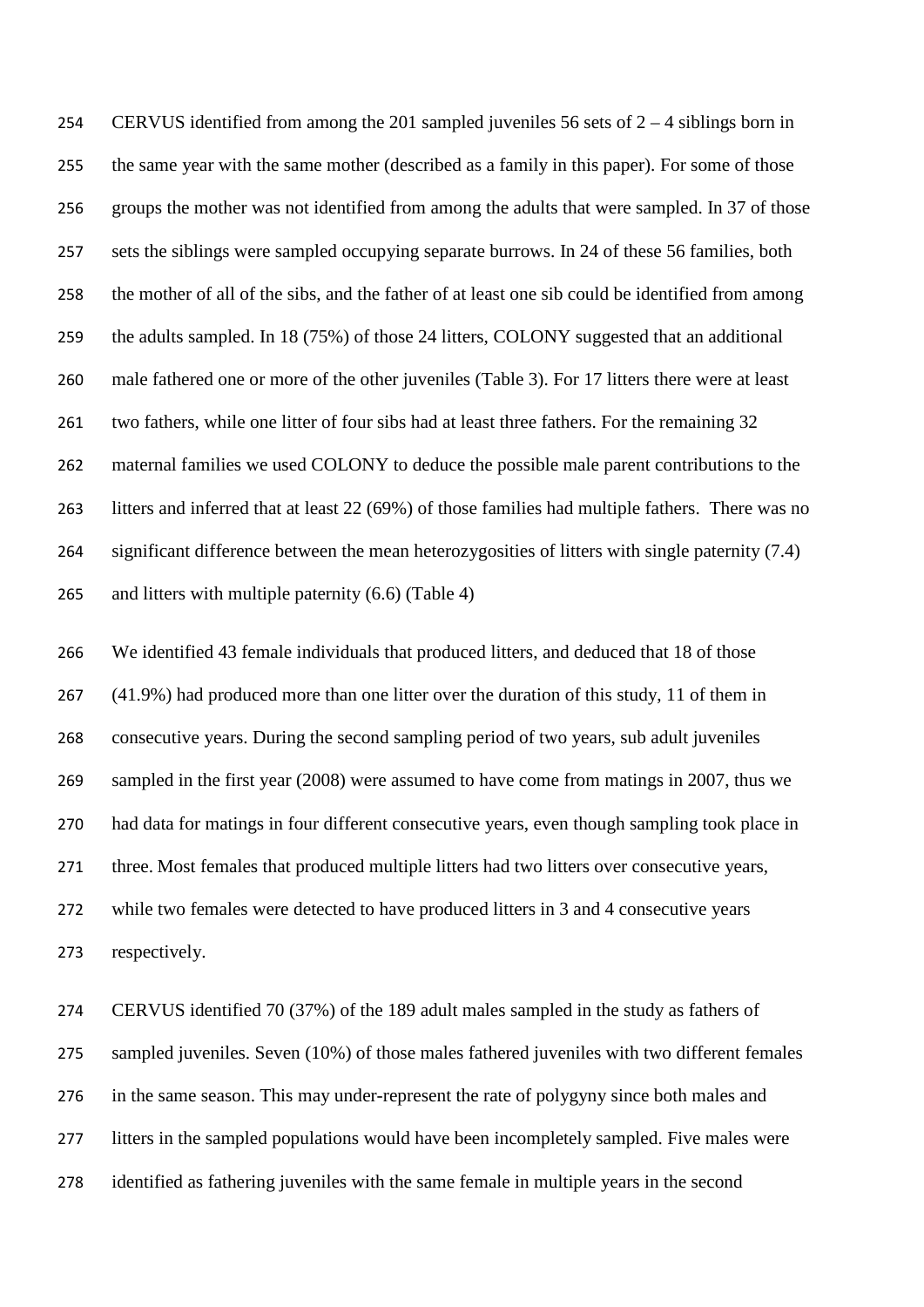sampling period, with three of those cases (60%) being in consecutive years. Those five males were also among the seven polygynous males, mating with more than one female in at least one season.

## **Relatedness among mating partners**

 Within individuals sampled at enclosure site 2, CERVUS identified 20 juveniles for which both the mother and the father could be identified. The 20 juveniles came from 17 maternal litters, and were fathered by 17 males. Three of the males fathered juveniles from two of the females, one female had offspring fathered by two of the males, and another female had offspring fathered by three of the males. Each male-female parent combination was only responsible for one juvenile, so that none of the juveniles from the 20 sampled had an identical mother and father.

290 The mean relatedness between the male and female parents for each of the 20 juveniles ( $r =$  0.063; Table 5) did not differ significantly from the mean relatedness of all male-female 292 combinations among the sampled adults in site 2 (Mann Whitney U = 34560.5,  $z = -1.64$ , sig 293 0.101). There was no evidence that lizards were choosing mating partners that were less related than random. Furthermore for both males and females, relatedness to their mating partner was not significantly different from relatedness to the nearest other individual of the opposite sex, or from the average relatedness of the four nearest other individuals of the opposite sex (Table 6). That is, there was no evidence that partners were chosen non-randomly from among neighbouring lizards with respect to relatedness.

Further evidence that relatives were not discriminated against as mating partners, came from

three offspring resulting from matings between partners with relatedness values of 0.500,

- 0.365 and 0.297 (Table 5). In each case other less related individuals were available as
- partners from among neighbouring lizards (Table 5). Genotypes and lizard locations were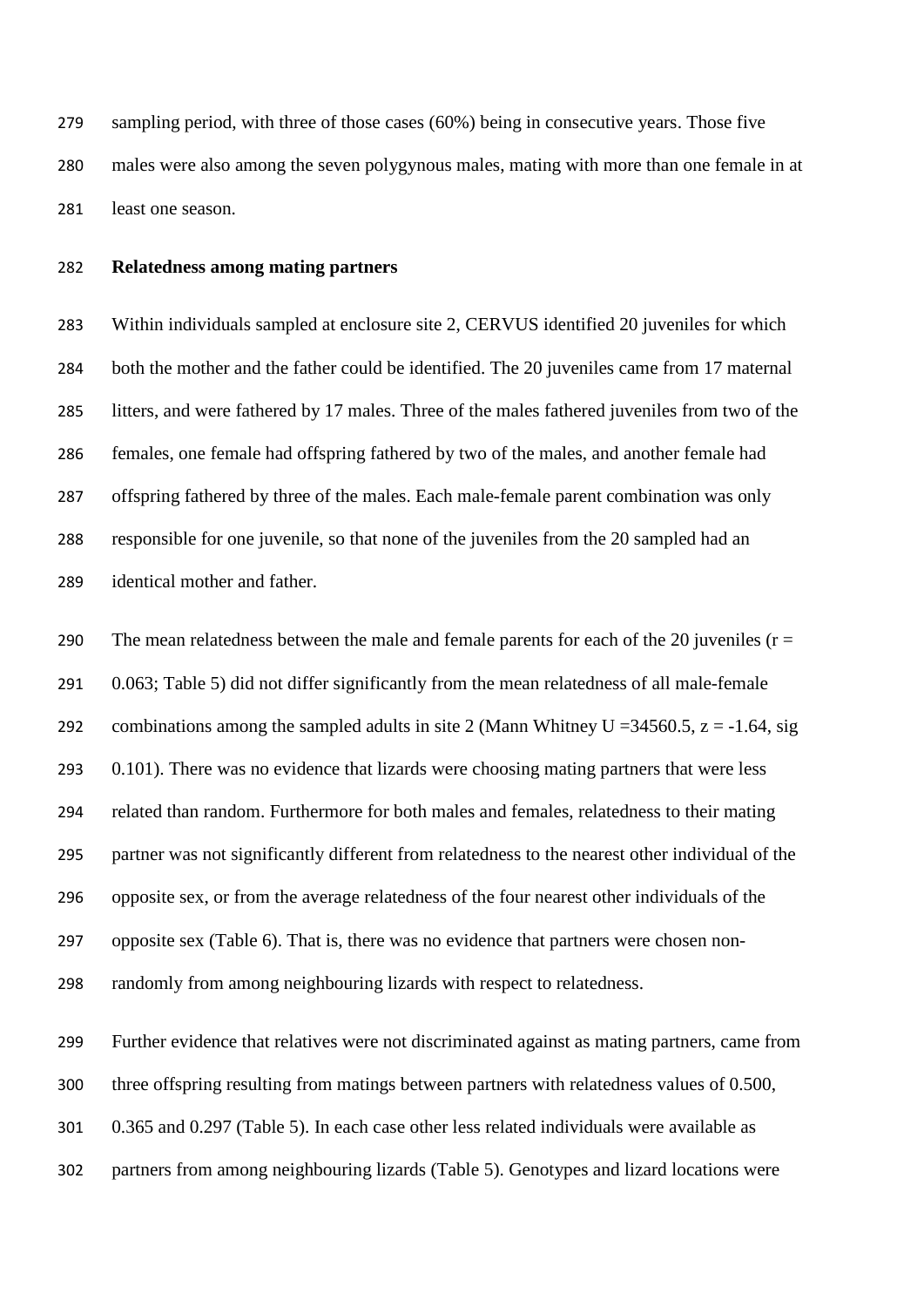derived from samples collected when the lizard was first captured, and this may have been before or after the October/ November period when mating occurs. The mean distance 305 between burrows occupied by males and females that had produced young was  $27.24$ m (N = 306 20; SE = 6.04; range =  $3 - 107$ m) (Table 5). The mean distance between all possible male 307 and female pairs within enclosure site 2 was  $64.7m$  (N = 4028; SE = 0.51; range = 1 – 160). Mated males and females were found closer to each other than if males and females within 309 the enclosure had mated at random with respect to geographic distance (Mann Whitney  $U =$ 310 13226.50  $z = -5.189$ ,  $P < 0.001$ ).

#### **DISCUSSION.**

 Compared with other lizards in the *Egernia* group our genetic results suggest a high level of multiple mating within the sampled localities of pygmy bluetongue lizards. Within a season it was common for females to be mated by two or more males, and males could mate with more than one female in this period. Mating appeared to be indiscriminate with regard to degree of genetic relatedness, and male and female mating partners could be located in burrows over 100 m apart. The distribution of the number of matings per male could not be estimated because some litters, and thus some matings, were unsampled. Even in the sampled litters, a male that had mated with the female may not have contributed to the progeny.

 Chapple and Keogh (2005) proposed three distinct mating systems for the *Egernia* group (i) a combination of polygyny and within season monogamy (ii) long-term genetically monogamous pairings during the breeding season and (iii) long term genetic monogamy within temporally stable social aggregations. Unlike other members of the group, pygmy bluetongue lizards appear to be promiscuous and to display a polygamous mating system.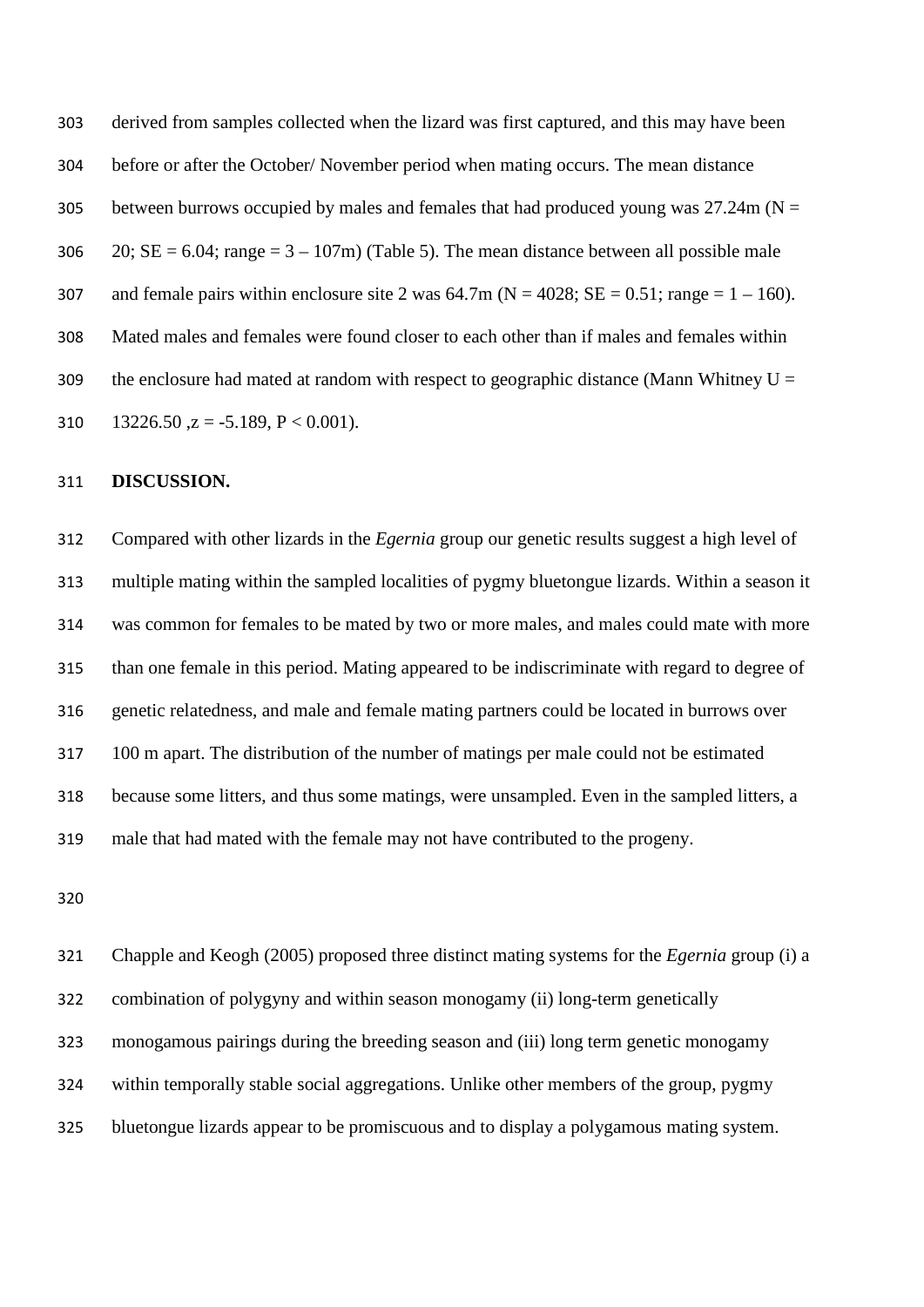Several previous observations support our interpretation of the genetic analysis. Video recordings of female occupied burrows (Milne et al. 2003, Fenner and Bull 2009), suggest that males move across the population to seek out females in their burrows, and that individual females are visited by multiple males (Ebrahimi unpubl. data 2013).

 In our study, males were recorded as far as 100 m away from the females they mated with. Records of mating have all been in the spring (October) (Milne et al. 2003, Fenner and Bull 2009). This is the time when other observations have suggested that males of this normally sedentary lizard are actively moving around (and exposed to predation). It is the time of year when a male lizard was found inside a brown snake stomach in 1992 when the species was re-discovered (Armstrong and Reid 1992), and also the time of year when Schofield et al. (2012) reported maximum capture rates of adult lizards (86% males) in pit-fall traps.

 Combining those observations with the genetic data from the current study suggests that, during a short mating period in spring, males move around the population seeking females in burrows, and can mate with multiple partners. And at the same time, females in their burrows accept matings from several different males. During this period the males will be exposed to enhanced predation risk (Fenner and Bull 2009), and this increased predation may explain the absence of some of the fathers of the juveniles from the genetic sample in this study. It would also explain the disappearance of more males than females from lizard populations over a spring-summer period (Fellows 2008).

 One explanation for why females accept multiple matings may be the high risk of inbreeding. Previous genetic analyses (Smith et al 2009) have shown clustering of related individuals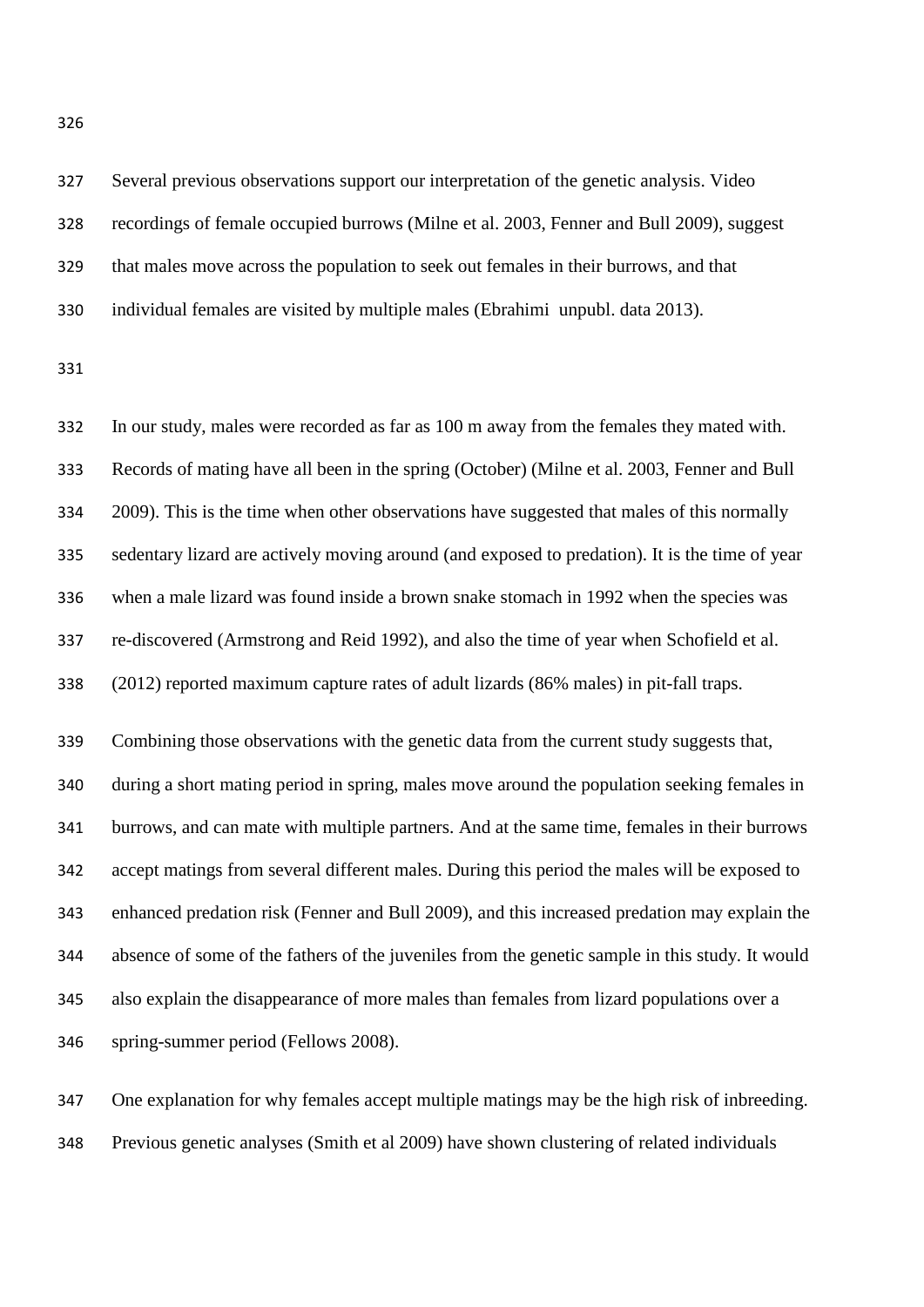within populations, indicative of low dispersal rates. Furthermore, Fenner and Bull (2010) failed to find evidence that individual pygmy bluetongue lizards discriminated among scent cues from related and non-related individuals. Thus there is a high chance of a related male and female coming together and of the partners not being inhibited by that relatedness in their mating behaviour. Results from the current study confirm that some juveniles were produced from matings between highly related males and females. In these circumstances, females that mate with more than one male increase the chance that some of their offspring will be more outbred.

 One aim of our study was to contribute to understanding how mating systems evolved within the *Egernia* group of Australian lizards. The promiscuous and indiscriminate mating system of pygmy bluetongue lizards differs substantially from related species which have stable, long-term monogamous partnerships (Bull 2000; Gardner et al. 2002), which show a highly developed olfactory discrimination among related and non-related individuals (Bull et al. 2001) and which tend to choose single, unrelated mating partners (Bull and Cooper 1999; Gardner et al. 2002).

 One ecological factor that might drive this difference is that pygmy bluetongue lizards do not dig their own refuge burrows, but instead rely on burrows dug by spiders. These are usually too small for persistent sharing of burrows by more than one lizard, and the short supply of burrows of optimal depth (Fellows et al. 2009) has led to a system of single occupancy burrows and central place territorial defence (Fenner and Bull 2011). Specifically there is no opportunity for the social aggregations commonly reported in other *Egernia* group species, and for the development of within group interactions that might favour less polygamous mating systems.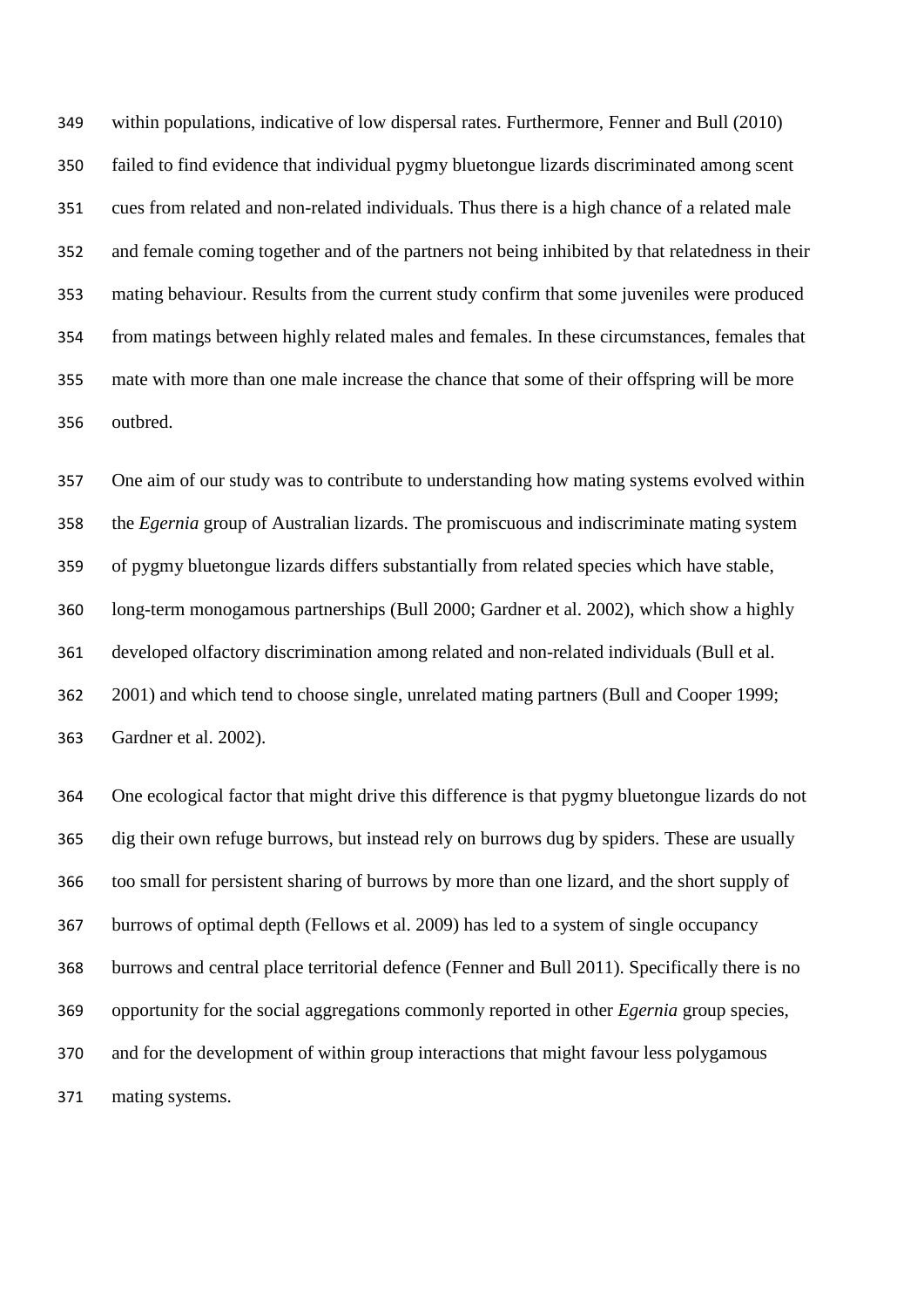There are at least two conservation implications of our results for this endangered lizard. First, the indiscriminate partner choice and close spatial proximity of relatives in existing populations, suggest that individual lizards will not actively avoid mating with highly related partners. This means there may be a greater risk of inbreeding as populations decline, and as the genotypic range of potential partners is reduced. Continued monitoring of genetic diversity in populations, particularly those with low population density, will be important. Our result contrasts with the earlier studies on another Egernia group member, *E. cunninghamii.* Stow and Sunnucks (2004) reported a reduction in mating between relatives in highly fragmented areas where potential partners were limited. Second, and conversely, that a promiscuous mating system may prove advantageous during any translocations or reintroductions. This is because it could ensure the rapid mixing of genotypes among founder individuals at unoccupied sites, or the rapid integration of new genetic material into existing populations.

 The success of translocations could be measured by a high reproductive output with the maintenance of genetic diversity over time (Griffith et. al 1989, Gregory et al 2012). In polygnous mating systems females are the limiting factor. The introduction of more females than males could reduce the male search time for a mate and thus reduce predation risk to males especially in species that mate indiscriminately. However when considering reproductive potential in monogamous or pair bonding species equal numbers of each sex would result in maximal reproduction (Sigg et al. 2005). To ensure breeding compatibility in these species the translocation of previously mated individuals would be ideal. In species with kin recognition and mating avoidance or long term genetic monogamy within temporally stable social aggregation a selection of less related individuals would benefit reproduction and genetic diversity in translocations (Gregory et. al 2012). The success of captive breeding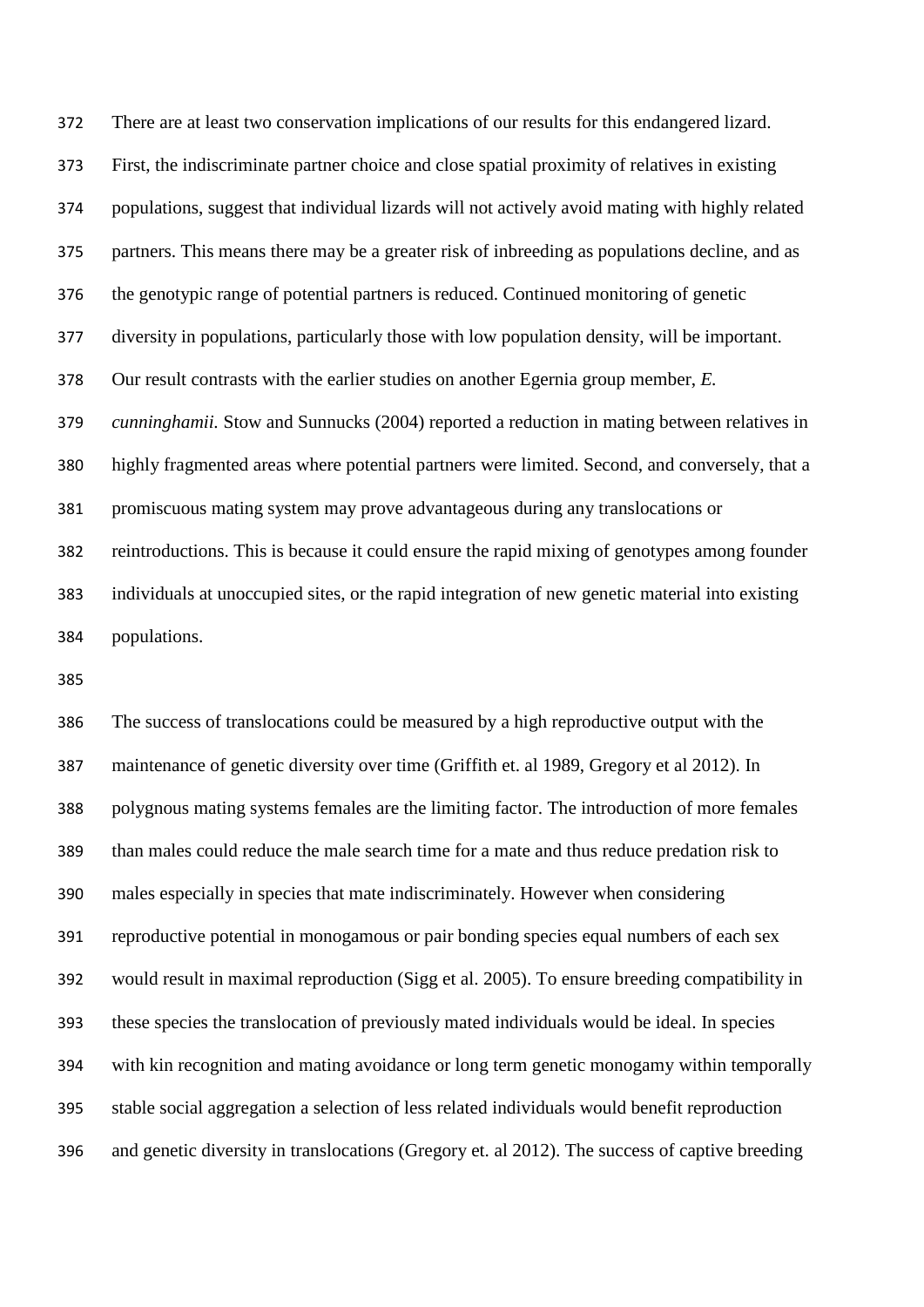and translocation efforts for any species may hinge upon understanding both the baseline

genetic diversity of source and translocated populations and the mating systems they display

(Haig 1998; Sigg et al. 2005; Grueber and Jamieson 2008 Gregory et. al 2012).

#### **Acknowledgments**

 This research was supported by funds from the Australian Research Council, the Holsworth Wildlife Research Endowment, and the Nature Foundation of South Australia. Thanks to the landholders Richard Sawyers and Chris and Maria Reed, for access to their property and to Travis Hague, Janet Davill and Bill and Pam O'Malley for helping with field work, and to Alison Fitch for lab advice. The study was conducted according to the guidelines of the Flinders University Animal Welfare Committee in compliance with the Australian Code of

Practice for the Use of Animals for Scientific Research, permit number E260.

References

 Armstrong, G and Reid, J. (1992). The rediscovery of the Adelaide pygmy bluetonge lizard *Tiliqua adelaidensis;* (Peters1863) Herpetofauna 22**:** 3-6

Bull, C. M. (2000). Monogamy in Lizards. Behavioural processes 51: 7-20.

Bull, C. M. and Baghurst, B. C. (1998). Home range overlap between mothers and their

 offspring in the sleepy lizard, *Tiliqua rugosa*. Behavioral Ecology and Sociobiology 42, 357- 362.

Bull, C. M. and S. J. B. Cooper (1999). Relatedness and avoidance of inbreeding in the lizard,

*Tiliqua rugosa*. Behavioral Ecology and Sociobiology 46: 367-372.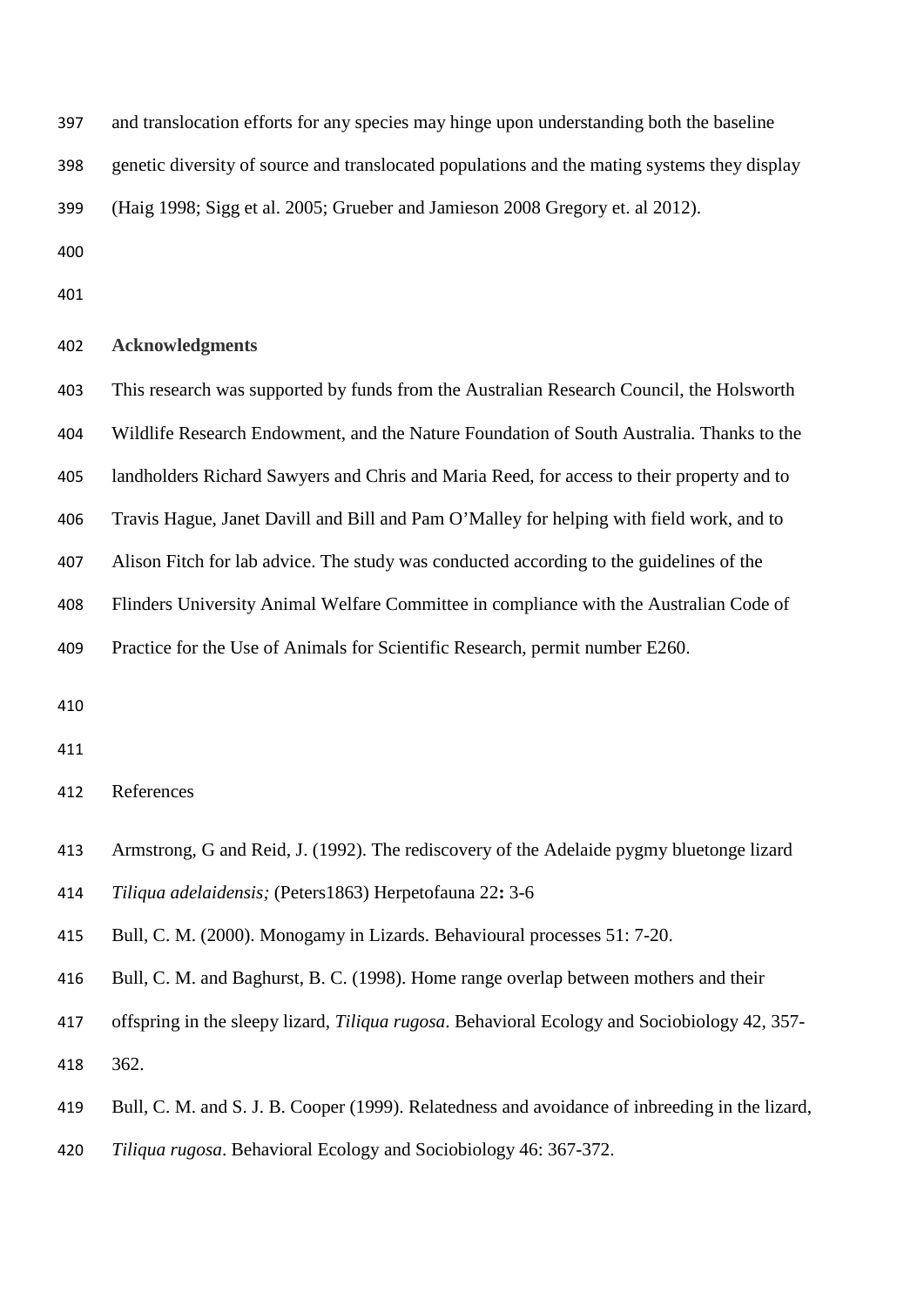- Bull, C. M., C. L. Griffin, M. Bonnett, M. G. Gardner and S. J. B. Cooper (2001).
- Discrimination between related and unrelated individuals in the Australian lizard *Egernia*
- *striolata*. Behavioral Ecology and Sociobiology 50: 173-179.
- Bull, C. M., C. L. Griffin, E.J. Lanham ,G.R. Johnston (2000) Recognition of pheromones
- from group members in a gregarious lizard *Egernia striolata*, Journal of Herpetology 34**,** 92-
- 99
- Chapple, D. G. (2003). Ecology, life history, and behaviour in the australian scincid genus
- *Egernia*, with comments on the evolution of complex sociality in lizards. Herpetological
- Monographs 17: 145-180.
- Chapple, D. G. and J. S. Keogh (2005). Complex mating system and dispersal patterns in a
- social lizard, *Egernia whitii*. Molecular Ecology 14: 1215-1227.
- Cogger, H. G. (2000). Reptiles & amphibians of Australia, Reed New Holland.
- Fellows, H. L. (2008). Temporal and spatial dynamics of the endangered pygmy bluetongue
- lizard, *Tiliqua adelaidensis*: implications for translocation attempts. Honours, Flinders University.
- Fenner, A. L. and C. M. Bull (2009). *Tiliqua adelaidensis* (Pygmy Bluetongue lizard) Mating
- Behaviour. Herpetological Reveiw 40: 91-92.
- Fenner, A. L. and C. M. Bull (2010). Response of the endangered pygmy bluetone lizard to conspecific scats. Journal of Ethology 29: 69-77.
- Fenner, A. L. and C. M. Bull (2011). Centeral-place territorial defence in a burrow-dwelling
- skink:aggressive responses to conspecific models in pygmy bluetongue lizards. Journal of
- Zoology 283:45-51
- Gardner, M.G., Cooper, S.J.B., Bull, C.M., and Grant, W.N. (1999). Isolation of
- microsatellite loci from a social lizard, Egernia stokesii, using a modified enrichment
- procedure. Journal of Heredity 90, 301-304.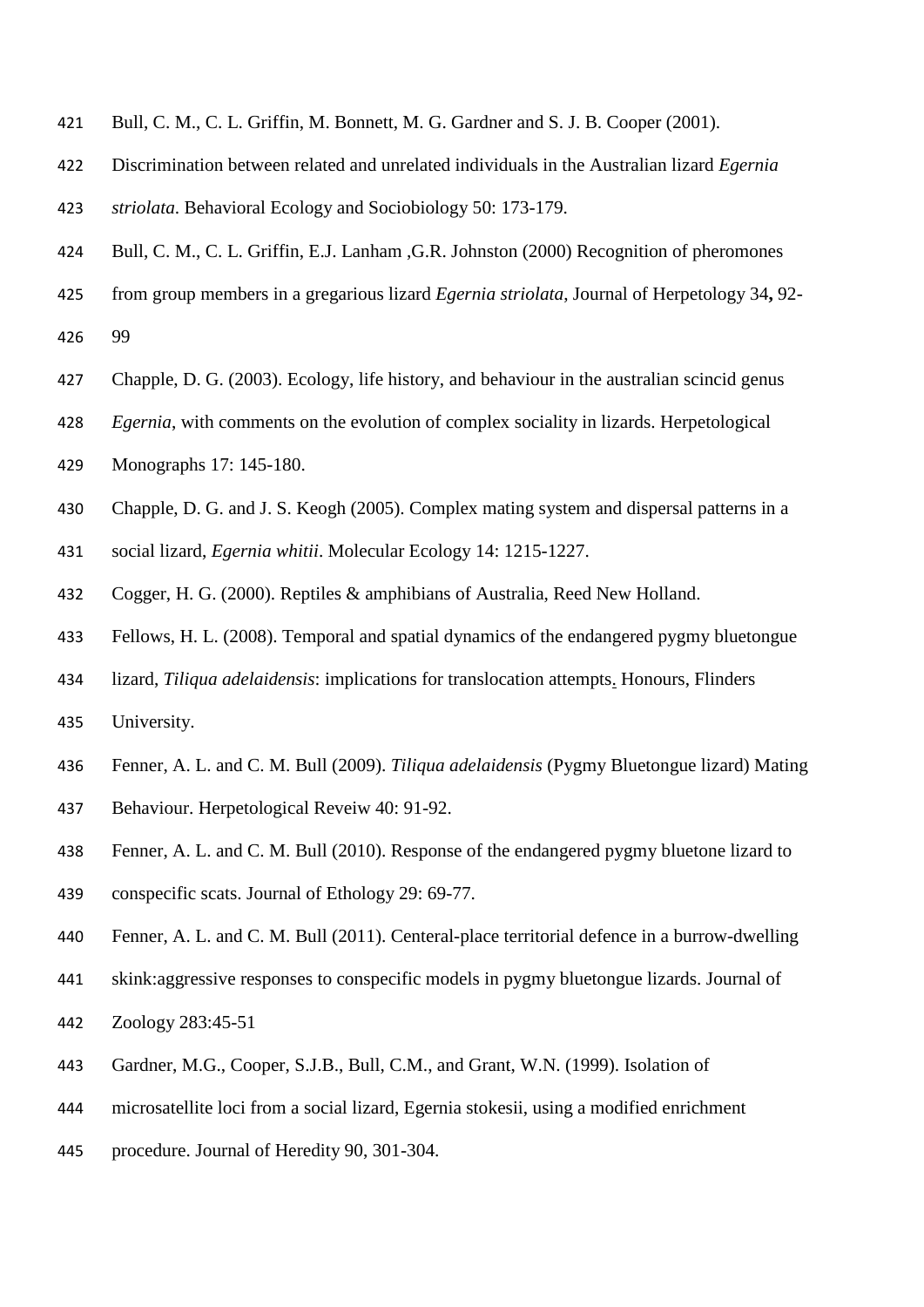- Gardner, M. G., C. M. Bull and S. J. B. Cooper (2002). High levels of genetic monogamy in
- the group-living Australian lizard *Egernia stokesii*. Molecular Ecology 11: 1787-1794.
- Gardner, M. G., C. M. Bull, S. J. B. Cooper and G. A. Duffield (2001). Genetic evidence for
- a family structure in stable social aggregations of the Australian lizard *Egernia stokesii*.
- Molecular Ecology 10: 175-183.
- Gardner, M. G., A. F. Hugall, S. C. Donnellan, M. N. Hutchinson and R. Foster (2008).
- Molecular systematics of social skinks: phylogeny and taxonomy of the *Egernia* group
- (Reptilia: Scincidae). Zoological Journal of the Linnean Society 154: 781-794.
- Gardner, M. G., J. J. Sanchez, R. Y. Dudaniec, L. Rheinberger, A. L. Smith and K. M. Saint
- (2008). *Tiliqua rugosa* microsatelites: isolation via enrichment and charaterisation of loci for
- multiplex PCR in *T. rugosa* and the endangered *T. adelaidensis*. Conservation Genetics 9:
- 233-237.
- Greenwood, P. J. (1980). Mating systems, philopatry and dispersal in birds and mammals.
- Animal Behaviour 28: 1140-1162.
- Gregory, A. J., R. S.A. Kaler, T.J. Prebyl, B.K. Sandercock and S.M. Wisely (2012).
- Influence of translocation strategy and mating system on the genetic structure of a newly
- established population of island Ptarmigan. Conservation Genetics 13: 465-474.
- Griffith, B., Scott, J.M., Carpenter, J.W., Reed, C., (1989). Translocation as a species
- conservation tool status and strategy. Science 245: 477–480.
- Grueber, C.E. & Jamieson, I.G. (2008). Quantifying and managing the loss of genetic
- variation through the use of pedigrees in a non-captive endangered species. Conservation
- Genetics 9: 645–651.
- Haig, S.M. (1998). Molecular contributions to conservation. Molecular techniques in ecology 79: 413-425.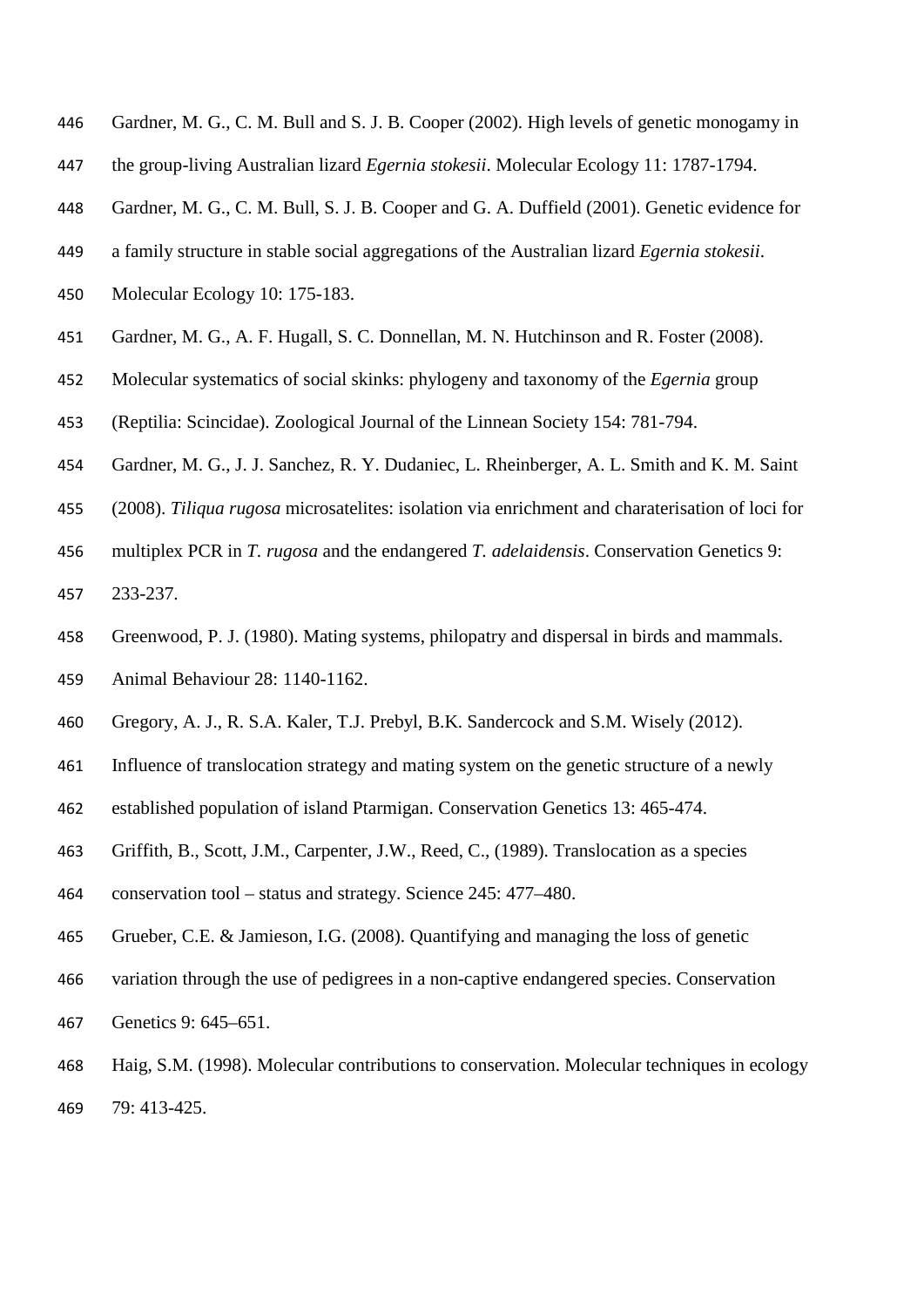- Holm, S. (1979). A simple sequentially rejective multiple test procedure. Scandinavian Journal of Statistics 6 (2): 65–70.
- Hutchinson, M. N., T. Milne and T. Croft (1994). Redescription and ecological notes on the
- Pygmy Bluetongue, *Tiliqa adelaidensis* (Squamata: Scincida). Transactions of the royal
- society of South Australia 188: 217-226.
- Jones, O. R. and J. L. Wang (2009). COLONY: a program for parentage and sibship
- inference from multilocus genotype data. Molecular Ecology Resources 10: 551-555.
- Koenig, J., R. Shine and G. Shea (2001). The ecology of an Australian reptile icon: how do
- blue-tongued lizards (*Tiliqua scincoides*) survive in suburbia? Wildlife Research 28: 215-
- 227.
- Levy, E., W. J. Kennington, J. L. Tomkins and N. R. Lebas (2010). Land clearing reduces
- geneflow in the granite outcrop-dwelling lizard, *Ctenophorus ornatus*. Molecular Ecology 19: 4192-4203.
- Main A.R. and C. M. Bull (1996). Mother-offspring recognition in two Australian lizards,
- *Tiliqua rugosa* and *Egernia stokesii.* Animal Behaviour 52**,** 193-200.
- Milne, T. (1999). Conservation and ecology of the endangered pygmy bluetongue lizard *Tiliqua adelaidensis*. PhD., Flinders University.
- Milne, T., C. M. Bull and M. N. Hutchinson (2002). Characteristics of litters and juvenile
- dispersal in the endangered Australian skink *Tiliqua adelaidensis*. Journal of Herpetology 36: 110-112.
- Milne, T., C. M. Bull and M. N. Hutchinson (2003). Use of burrows by the endangered
- pygmy blue-tongue lizard, *Tiliqua adelaidensis* (Scincidae). Wildlife Research 30: 523-528.
- O'Connor, D. and R. Shine (2003). Lizards in 'nuclear families': a novel reptilian social
- system in *Egernia saxatilis* (Scincidae). Molecular Ecology 12: 743-752.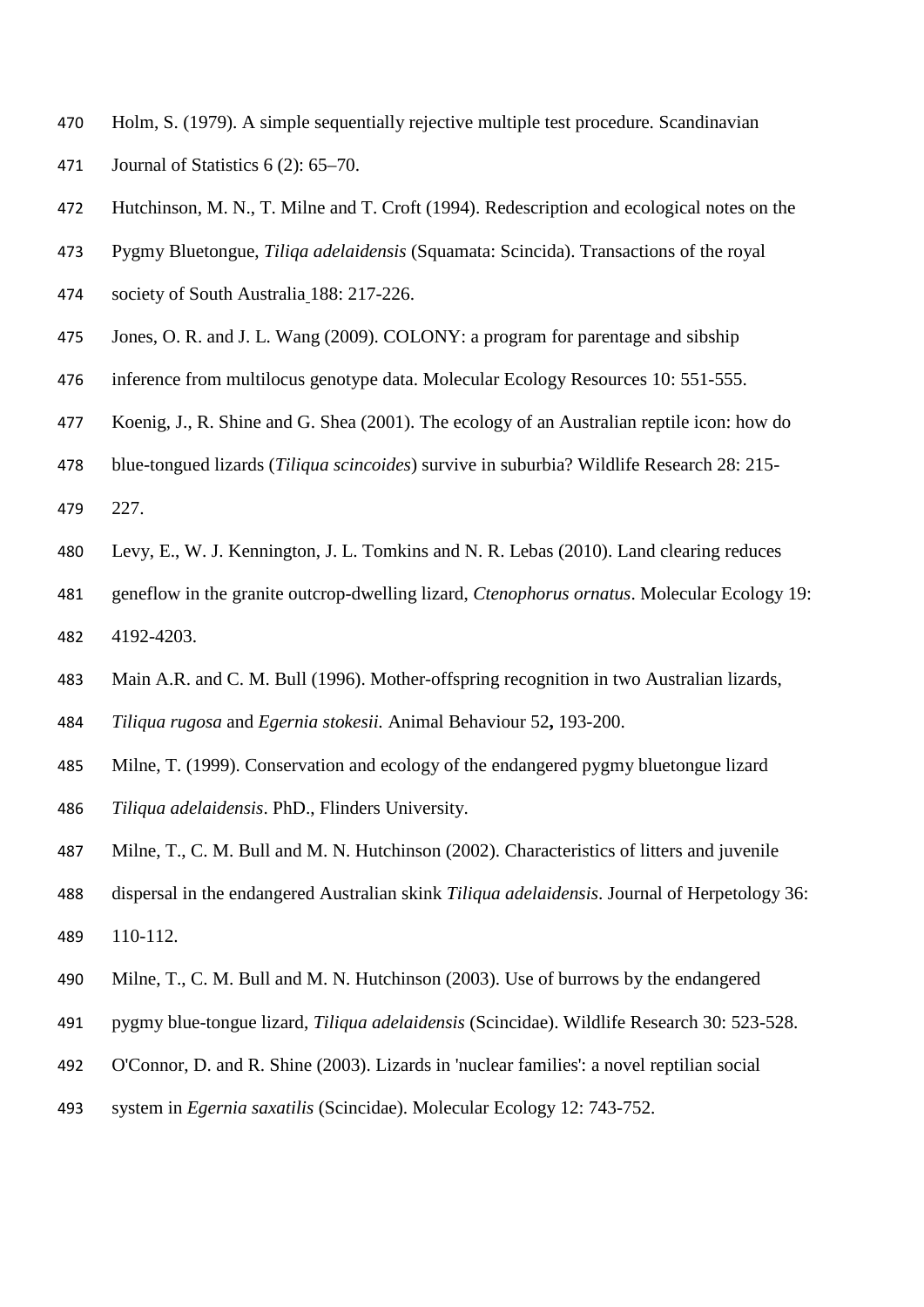- Oliver, A. and N. Sachser (2011). Diversity of social and mating systems in cavies: a review. Journal of Mammalogy 92: 39-53.
- Schofield, J. A., A. L. Fenner, K. Pelgrim and C. M. Bull (2012). Male-biased movement in
- pygmy bluetongue lizards: implications for conservation. Wildlife Research. 39: 677-684
- Sigg, D.P., A. W. Goldizen and A. R. Pople (2005). The importance of mating systems in
- translocation programs: reproductive sucess of released male bridle nailtailed wallabies.
- Biological Conservation. 123: 289-300
- Smith, A. L., M. G. Gardner, A. L. Fenner and C. M. Bull (2009). Restricted gene flow in the
- endangered pygmy bluetongue lizard (*Tiliqua adelaidensis*) in a fragmented agricultural
- landscape. Wildlife Research 36: 466-478.
- Smith, L. M. and L. A. Burgoyne (2004). Collecting, archiving and processing DNA from
- Wildlife Samples using FTA(R) databasing paper. BMC Ecology 4: 4.
- Stamps, J. A., Ed. (1977). Social behaviour and spacing patterns in lizards. Biology of the
- Reptilia. New York U.S.A., Academic Press.
- Stow, A. J. and P. Sunnucks (2004). High mate and site fidelity in Cunningham's Skinks
- (*Egernia cunninghami*) in natural and fragmented habitat. Molecular Ecology 13: 419-430.
- Stow, A. J., P. Sunnucks, D. A. Briscoe and M. G. Garnder (2001). The impact of habitat
- fragmentation on dispersal of Cunningham's skink ( *Egernia cunninghami*): evidence from
- allelic and genotypic analysis of microsatelites. Molecular Ecology 10: 867-878.
- Uller, T. and M. Olsson (2008). Mutliple paternity in reptiles: patterns and processes.
- Molecular Ecology 17: 2566-2580.
- Wang, J. L. (2002). An estimator for pairwise relatedness using molecular markers. Genetics 160: 1203 - 1215.
- Wang, J. L. (2011). Coancestry: a program for simulating, estimating and analysing
- relateness and inbreeding coefficients. Molecular Ecology Resources 11: 141-145.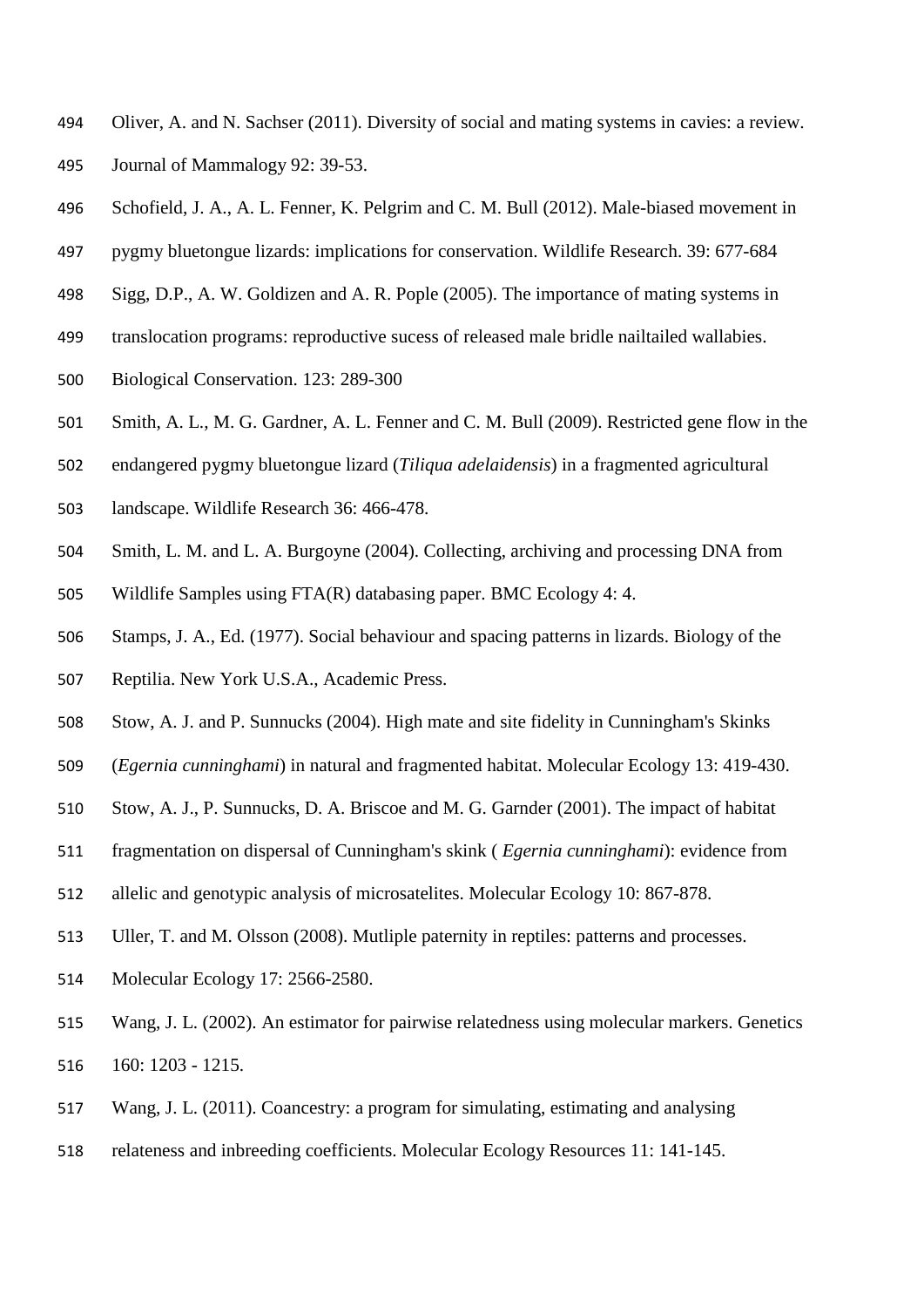

 Figure 1. Sampling grid used at the 3 study sites, where black circles represent pitfall traps and the lines denote plastic drift fence.

 Table 1. Capture summary of the individuals from which successful genotypes were derived over the two sampling periods

| Sampling period  | Juveniles | Males | Females | Total |
|------------------|-----------|-------|---------|-------|
| $1(2005 - 2006)$ | 77        |       | q.      | 201   |
| $2(2008 - 2010)$ | 174       | 106   | 80      | 360   |

 Table 2. The number of groups containing juvenile lizards, and the total numbers of juvenile lizards in each group size category that were detected with or without a female present in the same burrow.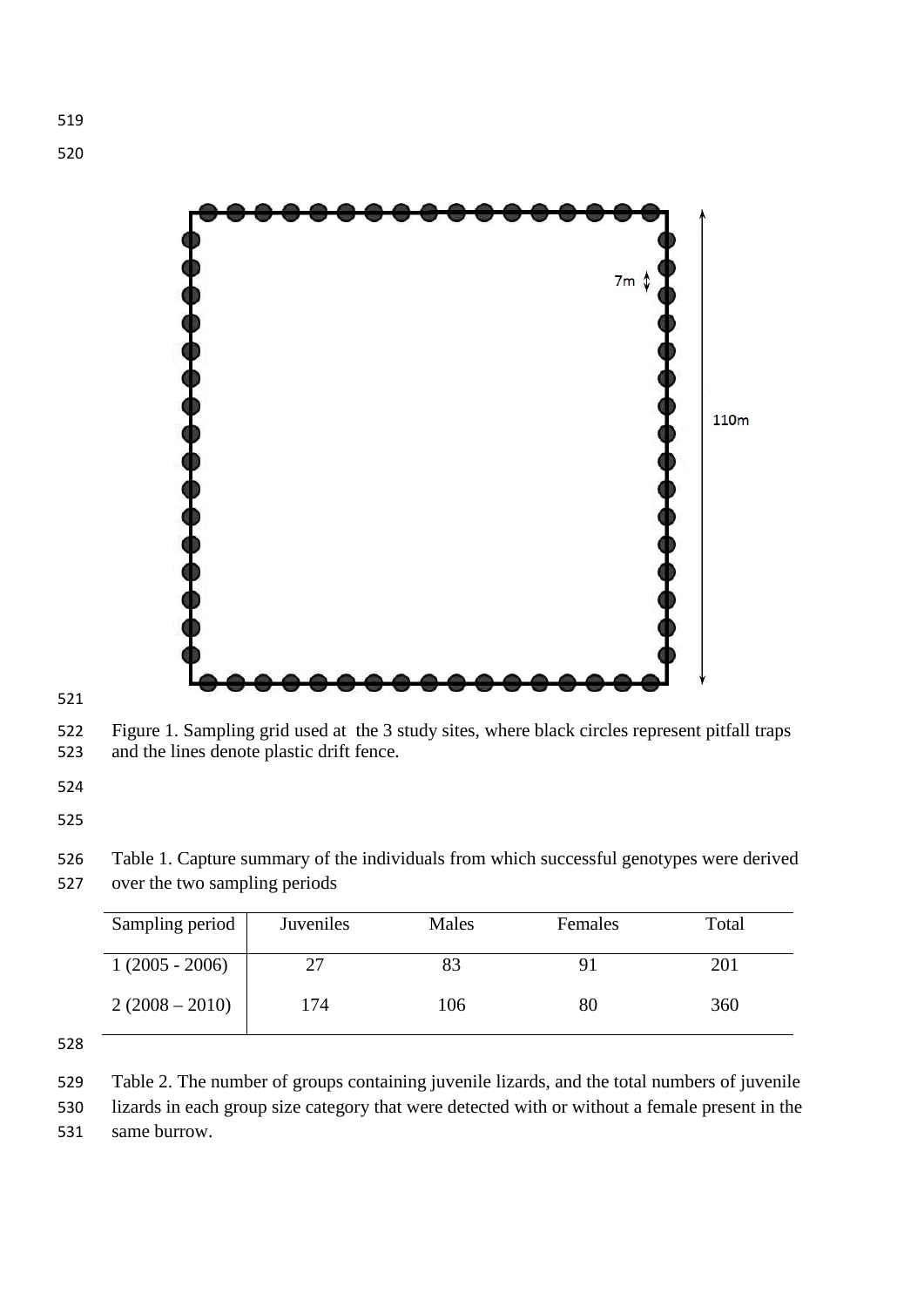| Number of juveniles<br>per group           |     | 2  |                             |               |
|--------------------------------------------|-----|----|-----------------------------|---------------|
| Number of groups with<br>female present    | 13  | 5  |                             |               |
| Number of groups with<br>no female present | 140 | 6  | $\mathcal{D}_{\mathcal{L}}$ |               |
| Total number of groups                     | 153 |    | 6                           | $\mathcal{D}$ |
| Total juvenile lizards                     | 153 | 22 | 18                          | 8             |

532

533

534 Table 3. Number of litters with multiple fathers as identified by CERVUS and inferred 535 multiple father litters by COLONY in brackets

|                      | Full sibs<br>groups | Range<br>of litter<br>size | half sib<br>groups | Range of<br>litter size | Total<br>number of<br>families |
|----------------------|---------------------|----------------------------|--------------------|-------------------------|--------------------------------|
| Sampled<br>families  | 6                   | $2 - 3$                    | 18                 | $2 - 4$                 | 24                             |
| Inferred<br>families | 10                  |                            | 22                 | $2 - 4$                 | 32                             |

536

537 Table.4 Levels of heterozygosity found in litters with multiple and single paternities

|                       |                     | Number of Number of | Observed       |
|-----------------------|---------------------|---------------------|----------------|
|                       | individuals litters |                     | Heterozygosity |
| Single paternity      | 11                  |                     | 7.38           |
| Multiple<br>paternity |                     |                     | 6.57           |

538

539

540 Table 5. Comparison of distance to partner and relatedness between the mated pairs and the 4 541 nearest individuals of the opposite sex.

|         |         |             | Relatedness Average |                     | Relatedness Average                             |                      |             |
|---------|---------|-------------|---------------------|---------------------|-------------------------------------------------|----------------------|-------------|
|         |         |             |                     |                     | of female to relatedness of male to relatedness |                      | Distance    |
| Female  | Male    |             | nearest             | of female 4 nearest |                                                 | of male to 4 between |             |
| partner | partner | Relatedness | male non            | nearest             | female                                          | nearest              | mated pairs |